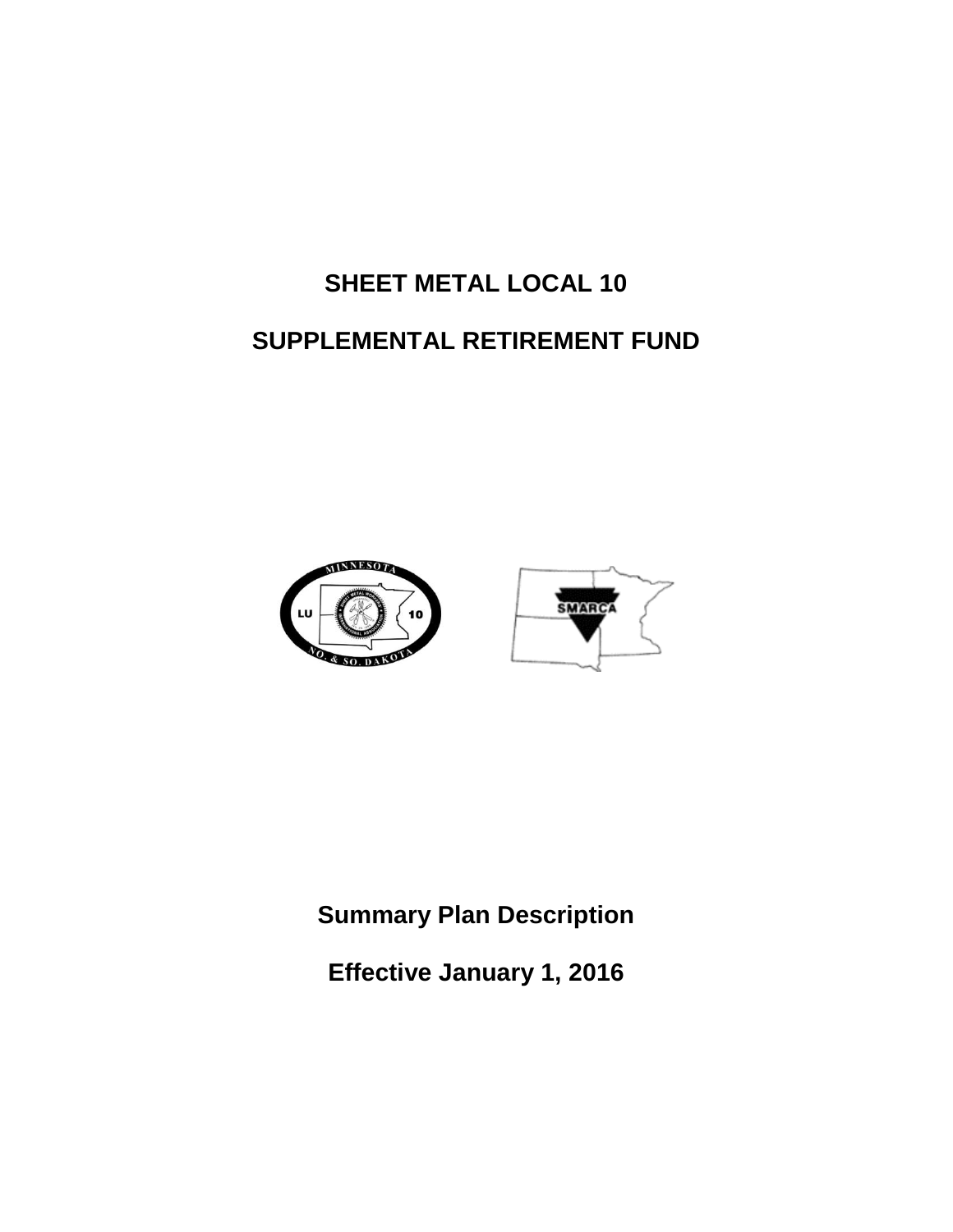### **FUND OFFICE - SHEET METAL LOCAL 10 SUPPLEMENTAL RETIREMENT FUND**

1681 E. Cope Avenue Suite B Maplewood, MN 55109 (651) 770-0991 (800) 396-2903

**BOARD OF TRUSTEES** (as of 11/1/15) (The Trustees may be contacted through mail sent to the Fund Office)

Union Trustees **Employer Trustees** 

Michael Mitchell (Chairman) James Bigham (Secretary) David Holzer **David Holzer** John Quarnstrom Michael McCauley **Robert Vranicar** Robert Vranicar Marcus Vitse **Patrick Welty** James Bowman (Alternate)

### **FUND COUNSEL**

McGrann Shea Carnival Straughn & Lamb, Chartered 800 Nicollet Ave, Suite 2600 Minneapolis, MN 55402

### **FUND AUDITOR**

Legacy Professionals, LLP 6800 France Avenue South Suite 550 Edina, MN 55435

### **INVESTMENT CONSULTANT**

Meketa Investment Group, Inc. 525 W. Monroe Street, Suite 560 Chicago, IL 60661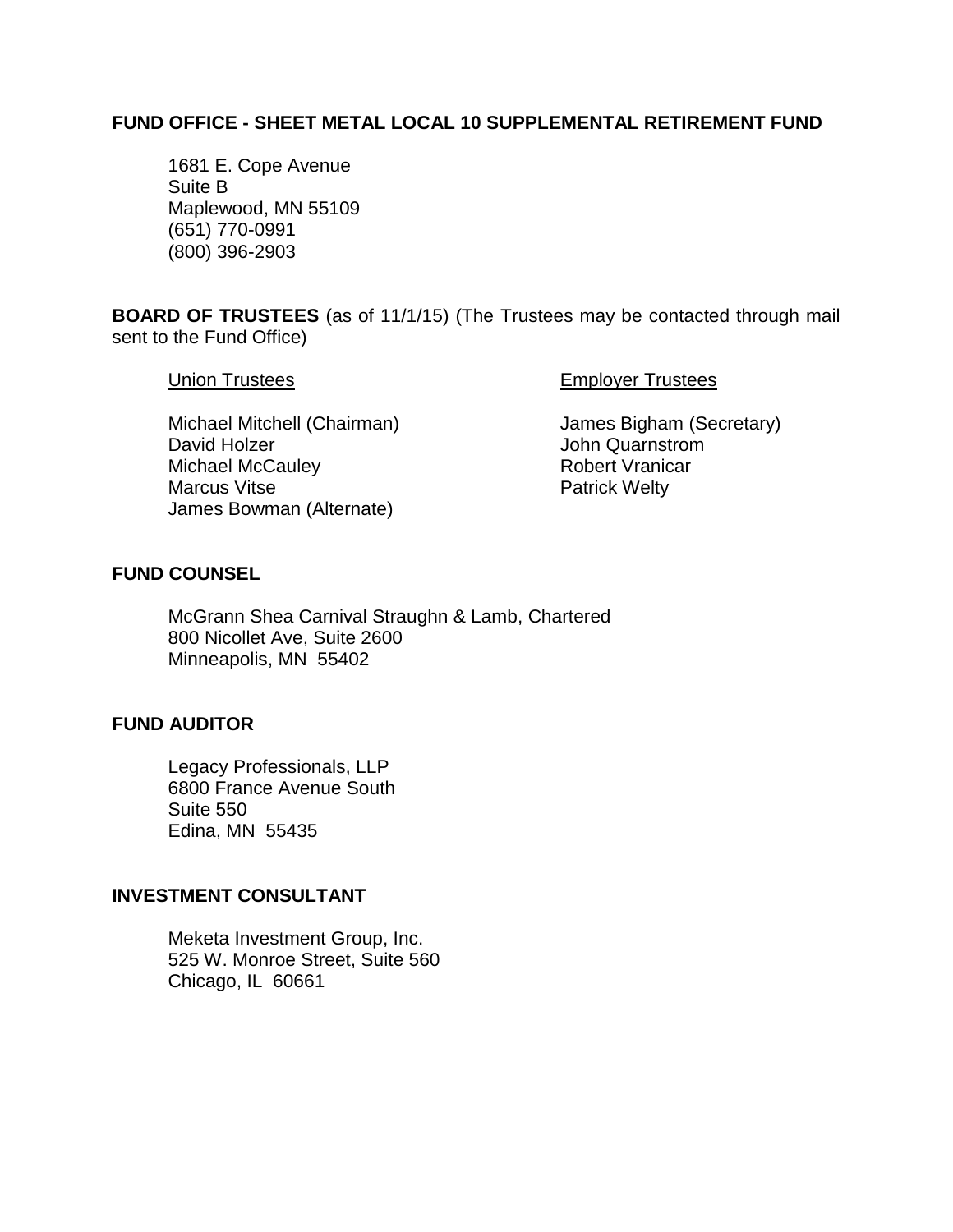### **TABLE OF CONTENTS**

This booklet is designed in a "life-events" format. It tracks the events of a participant's life in the order they most typically occur. Whether you are beginning work, getting married, nearing retirement or finally retired, there is a section of the booklet that contains the information you will need in order to understand the Plan. For example, if you have left the trade before reaching age 62, turn to page 15 to learn how you can receive a distribution. If you are retiring at age 62 or later, go to page 16.

**PAGE**

| <b>INTRODUCTION</b>                      |    |
|------------------------------------------|----|
| <b>PLAN INFORMATION</b>                  | 2  |
| ESTABLISHING YOUR PARTICIPANT ACCOUNT    | 6  |
| <b>INVESTMENT OF YOUR ACCOUNT</b>        | 11 |
| <b>GETTING MARRIED OR DIVORCED</b>       | 13 |
| <b>IF YOU ARE DISABLED</b>               | 15 |
| <b>IF YOU LEAVE WORK PRIOR TO AGE 62</b> | 16 |
| <b>RETIREMENT AT OR AFTER AGE 62</b>     | 17 |
| <b>APPLYING FOR BENEFITS</b>             | 18 |
| RETURNING TO WORK AFTER RETIREMENT       | 22 |
| IN THE EVENT OF YOUR DEATH               | 24 |
| <b>PAYING TAXES ON YOUR BENEFITS</b>     | 27 |
| YOUR RIGHTS UNDER ERISA                  | 28 |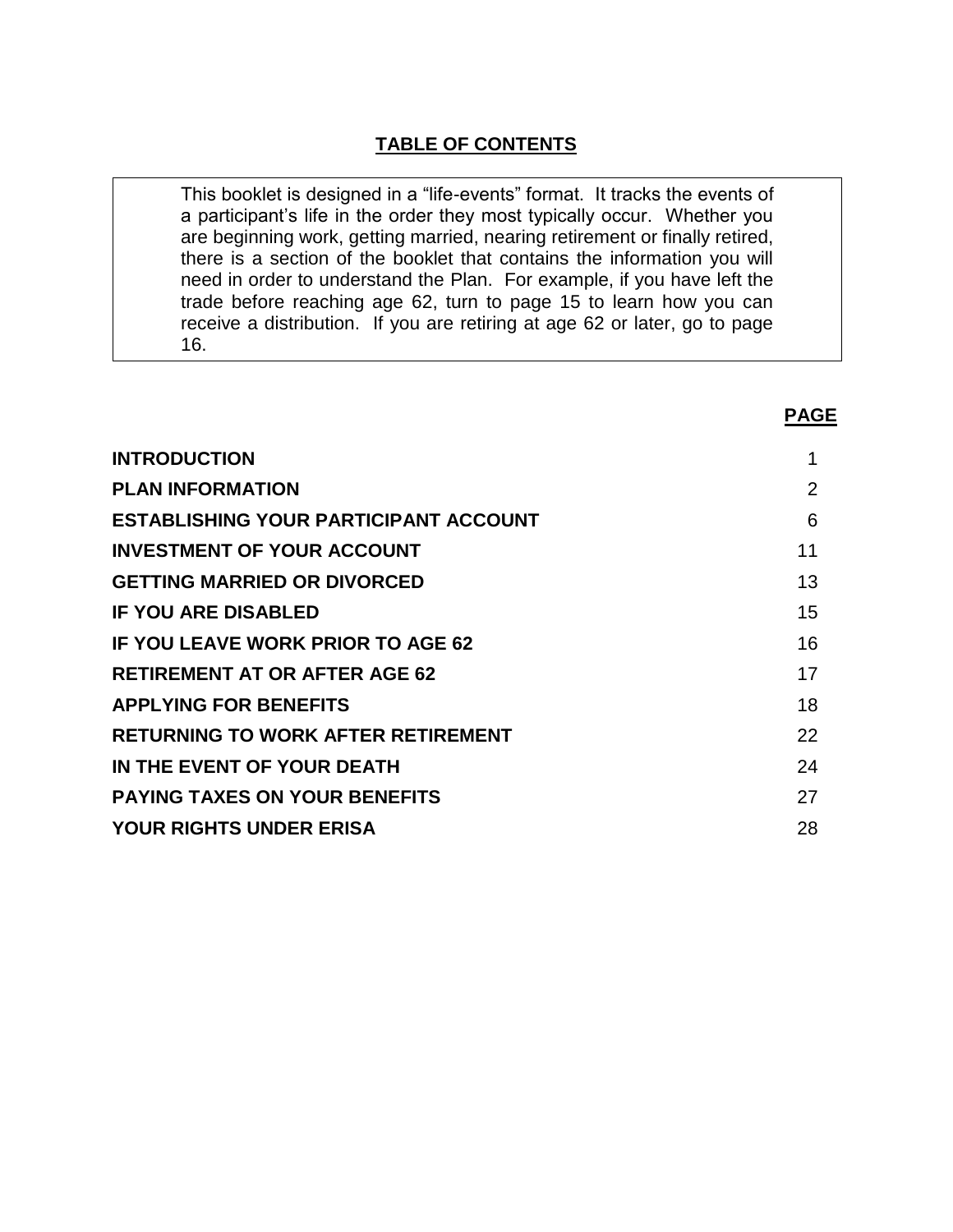### **INTRODUCTION**

### PLEASE KEEP THIS BOOKLET IN A SAFE PLACE.

If you have any questions about the Plan, contact the Fund Office at (651) 770-0991 or (800) 396-2903.

The Sheet Metal Local 10 Supplemental Retirement Plan (the "Plan") was created to help provide financial security to you and your family upon your retirement, death, or disability. The benefits provided by the Plan are funded by employer contributions for workers covered by collective bargaining agreements between SMARCA, Inc. employers and Local Union No. 10 of the International Association of Sheet Metal, Air, Rail, and Transportation Workers.

This booklet has been specially designed to provide you with important information regarding the Plan. For instance, you can use the book to learn how you become a participant, how you earn benefits throughout your career, and how and when those benefits can be distributed to you.

While the book contains answers to most questions you may have, please remember that it is only a brief description of the Plan. The official plan document and trust agreement contain a more detailed description of the Plan rules. Those documents will control the operation of the Plan and any determination regarding your eligibility to participate in the Plan and to receive benefits. Copies of the plan document and trust agreement are available at the Fund Office.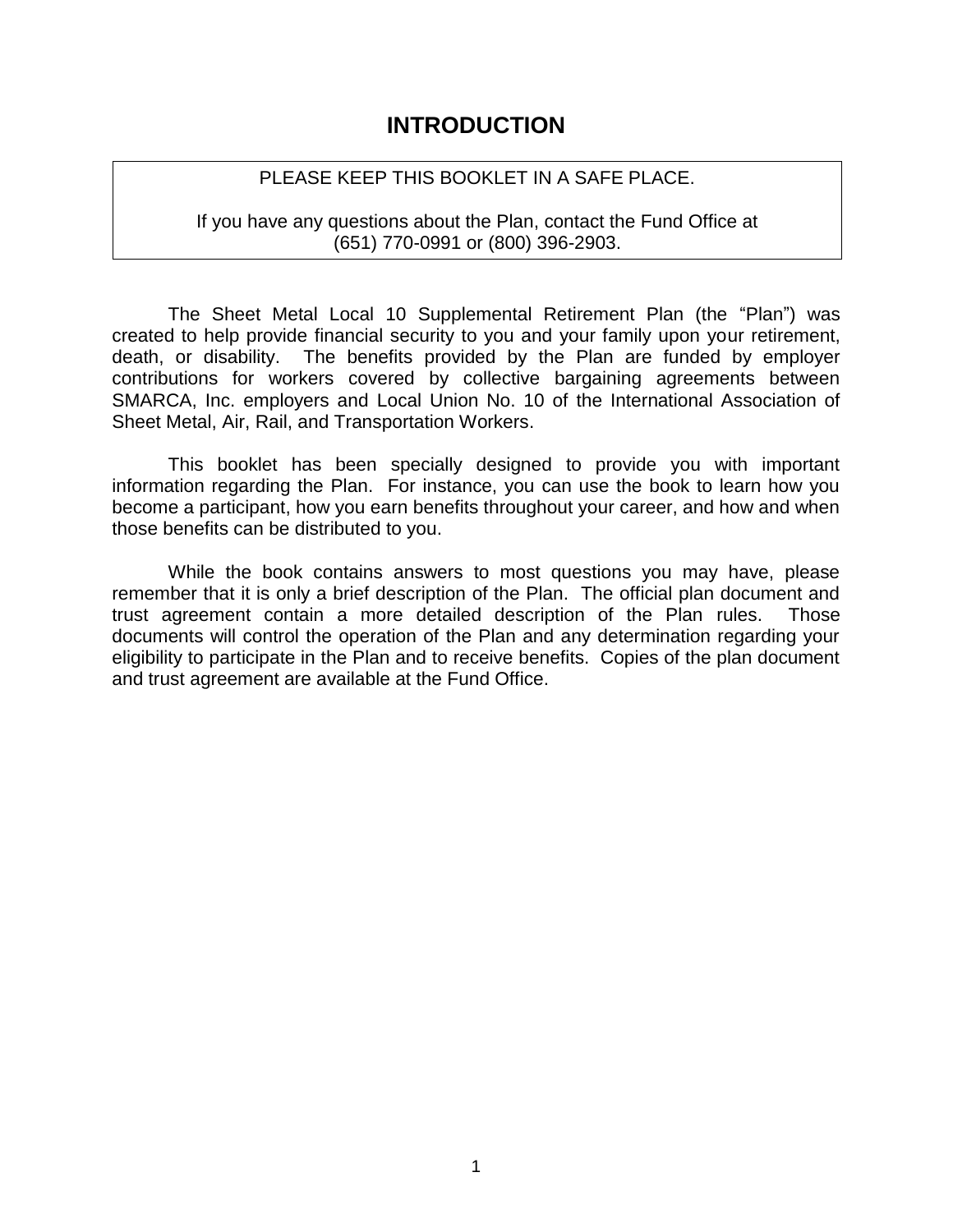# **SECTION l**

### **PLAN INFORMATION**

This section of the booklet contains information regarding the administration of the Plan. Later sections describe in more detail how benefits are earned and when they may be distributed.

### **NAME OF PLAN**

Sheet Metal Local 10 Supplemental Retirement Plan

### **PARTIES MAINTAINING PLAN**

The Plan was established pursuant to collective bargaining agreements between the Union and SMARCA, Inc. You may receive from the Plan Administrator, upon written request, information as to whether a particular employer contributes to the Plan. A list of all employers contributing to the Plan is also available at the office of the Plan Administrator for examination by participants and beneficiaries.

Union means the Local Union No. 10 of the International Association of Sheet Metal, Air, Rail, and Transportation Workers.

### **PLAN ADMINISTRATOR**

The name and address of the Plan Administrator is:

Board of Trustees Sheet Metal Local 10 Supplemental Retirement Plan 1681 E. Cope Avenue, Suite B Maplewood, MN 55109

### **IDENTIFYING INFORMATION**

Type of Plan: Defined Contribution Profit Sharing Pension Plan Plan Year: January 1 to December 31 Federal Tax Number: 41-6162383 Plan Number: 001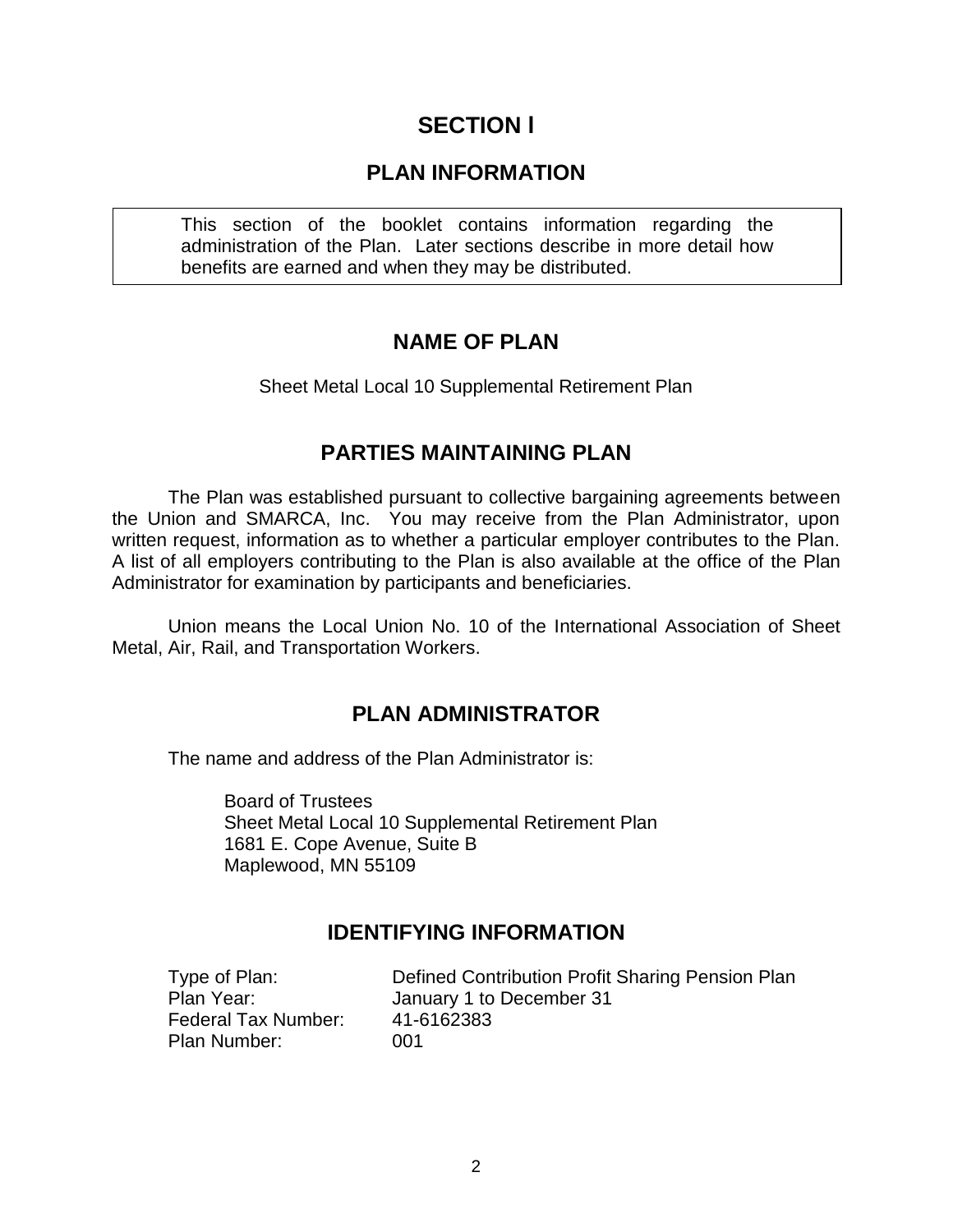### **BOARD OF TRUSTEES**

This Fund is administered by a joint Board of Trustees. The Board of Trustees is composed of an equal number of representatives of the Union and the participating employers. The Trustees operate under a plan document and trust agreement which set forth their powers and duties. They also are required to act in compliance with federal laws and regulations, including the Internal Revenue Code and the Employee Retirement Income Security Act of 1974 (ERISA).

The Board of Trustees is authorized by the plan document and trust agreement to adopt rules regarding the operation of the Plan. For example, the Board has established application procedures for benefits and will require certain information such as proof of age and completion of specific forms before benefits can be determined and paid.

The current members of the Board of Trustees are listed at the beginning of this booklet. Each member of the Board may be contacted by mail sent to the Fund Office. The Fund Office is located at 1681 E. Cope Avenue, Suite B, Maplewood, MN 55109. The telephone number is (651) 770-0991 or (800) 396-2903, and the fax number is (651) 770-1351.

### **PLAN ASSETS**

The plan assets are held in a trust fund administered by the Board of Trustees. The Trustees intend that the Plan will operate in compliance with section 404(c) of ERISA. Under that section, each participant will bear the responsibility for directing how his or her individual account is invested among the various investment options available within the Plan.

### **AGENT FOR SERVICE OF LEGAL PROCESS**

The Plan's Administrative Manager is authorized to accept service of legal process for the Plan. The address for service of process is:

Ms. Sheila Rice 1681 E. Cope Avenue Suite B Maplewood, MN 55109

Service of process may also be made on any of the Trustees at the Fund Office address.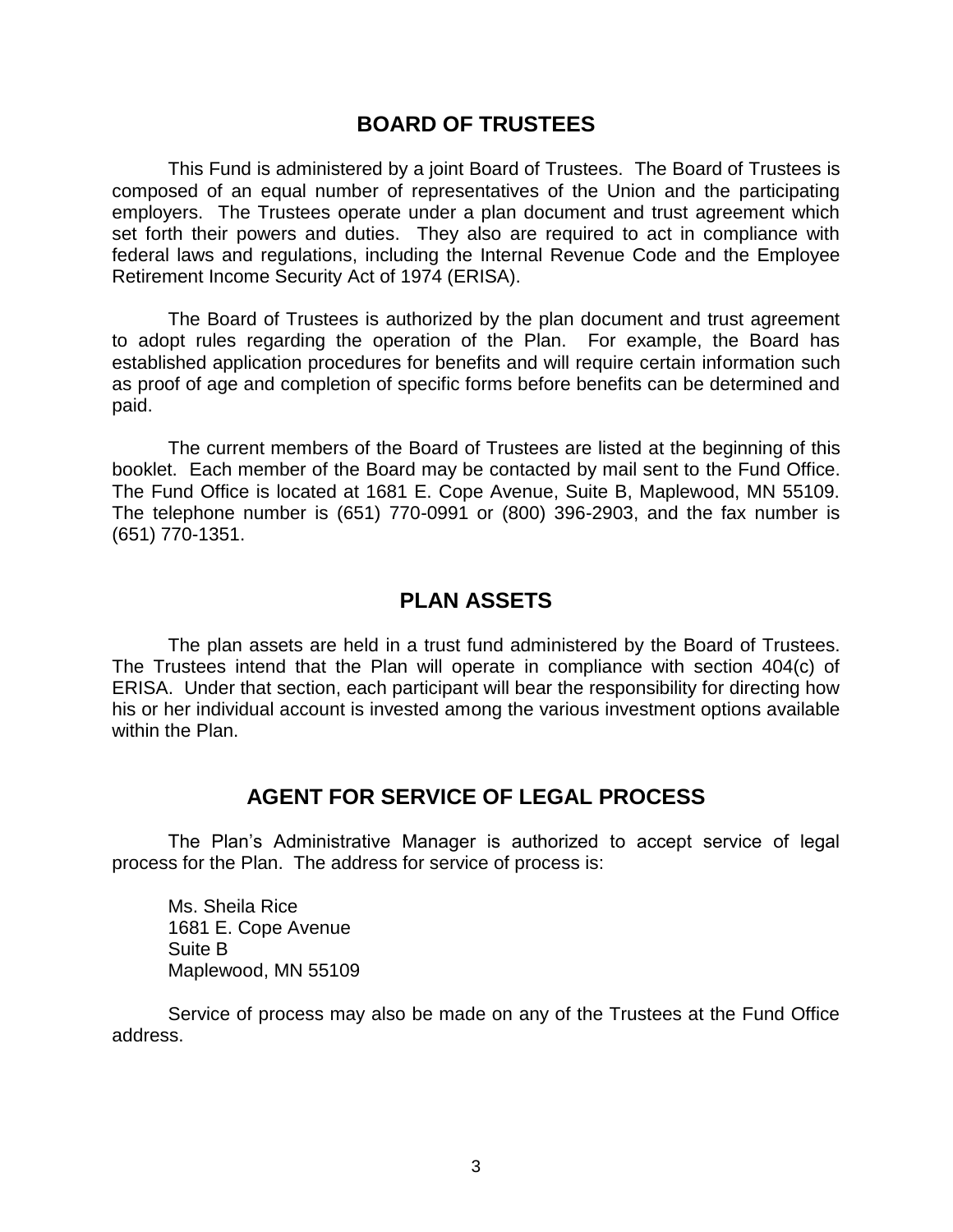### **COLLECTIVE BARGAINING AGREEMENTS**

Copies of all collective bargaining agreements relating to the Plan are available for examination at the Fund Office by participants and beneficiaries. A copy of any such agreement may be obtained by participants and beneficiaries upon written request to the Plan's Administrative Manager.

### **FEDERAL PENSION INSURANCE**

The federal pension insurance program does not extend to defined contribution plans. Since this Plan is a defined contribution plan, your individual account under the Plan is not insured under the federal insurance program.

### **AMENDMENT OF THE PLAN**

The Trustees have the right to amend the Plan at any time; however, no amendment may:

- 1. Authorize or permit any part of the Plan assets to be used for purposes other than for the exclusive benefit of participants or their beneficiaries or for defraying of reasonable expenses to operate the Plan:
- 2. Decrease a participant's benefit except in unusual circumstances; or
- 3. Cause any part of the Plan assets to revert to the contributing employers or to the Union.

### **TERMINATION OF THE PLAN**

SMARCA, Inc. and the Union acting jointly, and under some circumstances the Trustees, have the right to terminate the Plan at any time. Upon termination, the remaining assets would be distributed among the participating employees. You would receive that part of the total remaining assets (after all expenses are paid) in the same ratio as your individual account bears to the total assets of the Plan.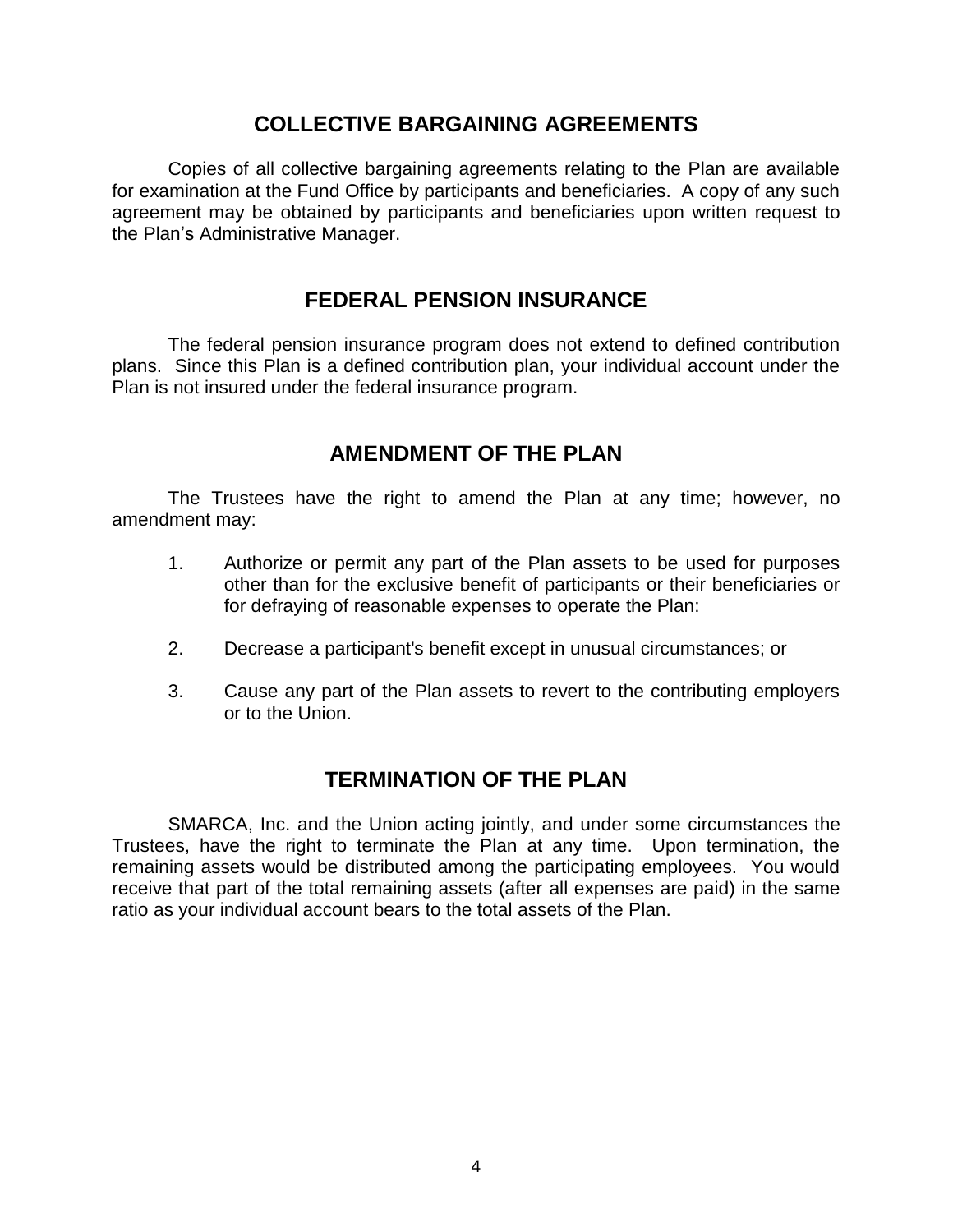### **TRUSTEE DECISIONS**

The only parties authorized to answer questions concerning the Trust Fund and Plan are the Board of Trustees and the Fund Office. No participating employer, employer association, or labor organization, nor any individual employed thereby, has any authority in this regard.

In discharging the duties assigned to them under the Plan and Trust, the Trustees and their delegates have the discretion and final authority to interpret and construe the terms of the Plan and the Trust; to determine coverage and eligibility for benefits under the Plan; and to make all other determinations deemed necessary or advisable for the discharge of their duties or the administration of the Plan and the Trust. The discretionary authority of the Trustees and their delegates is final, absolute, conclusive and exclusive, and binds all parties so long as it is exercised in good faith. It is specifically intended that judicial or other review of any decision of the Trustees or their delegates be limited to the arbitrary and capricious standard of review.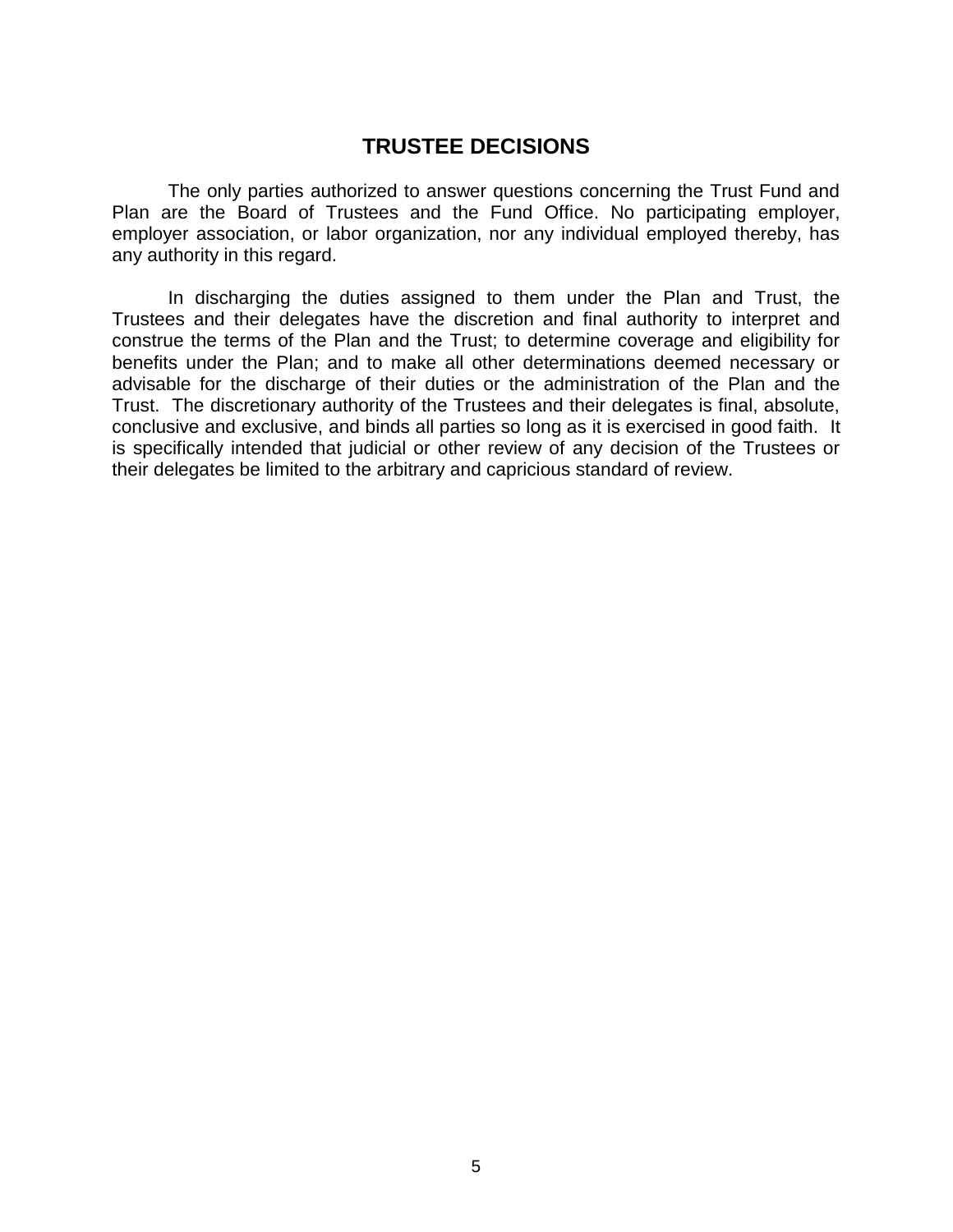# **ESTABLISHING YOUR PARTICIPANT ACCOUNT**

The Plan is known as an "individual account" plan. This means that each participant has a separate account set up to receive contributions on his behalf. The participant chooses how the money in his account should be invested among the options available under the Plan (Section 3). The participant's benefit at the time of distribution is his account balance.

- You become a participant in the Plan when you first begin working in a covered position for which your employer is required to contribute to the Plan.
- When contributions are received on your behalf, the Plan sets up your individual account.
- You are always 100% vested in your account balance, meaning that it cannot be taken from you and will be distributed to you when you become eligible to receive benefits.
- While you are 100% vested in your account balance, you are responsible for the investments of your account and your account balance will reflect contributions, investment losses and earnings as well as a reduction of your share for any plan operating expenses.

### **Becoming a Plan Participant**

In general, if you are working for an employer who has a collective bargaining agreement with the Union and that agreement requires contributions to be made to this Plan, you will become a participant in the Plan.

The Plan is funded entirely through contributions made by participating employers. Employee contributions to the Plan are not permitted.

Your individual account is credited only with amounts actually received by the Plan. If an employer fails to make a contribution on your behalf, or contributes incorrectly, the statement for your individual account will only be credited with the amount that has actually been received by the Plan. If you think there is an error in your statement, you should contact the Fund Office immediately by calling (651) 770-0991.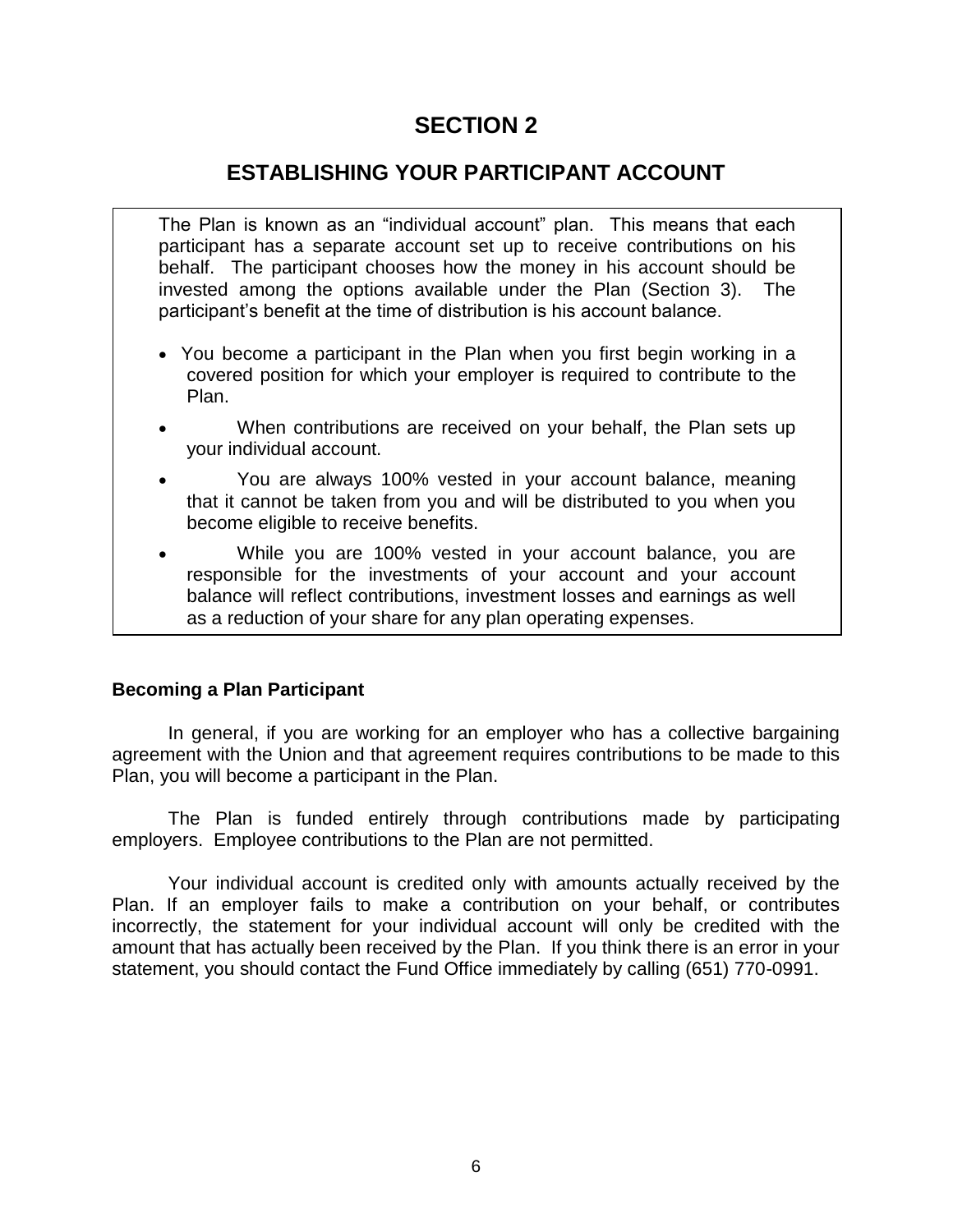#### **Individual Accounts**

All contributions made on behalf of a participant are credited to the participant's own individual account. This money is accounted for separately and earnings on the account depend on the performance of the participant's investments. When eligible, the participant will be eligible to receive his entire account balance as his benefit from the Plan. The total amount to be paid out of an individual account will depend on the amount contributed, the net investment results, and the cost of operating the Fund.

Effective October 1, 2013, the Plan was converted from a defined contribution money purchase pension plan to a defined contribution profit sharing plan. On and after that date, the Plan recordkeeper will separately track money purchase plan contributions and profit sharing plan contributions, although they will be aggregated for purposes of reporting a Participant's Account balance unless and until separation becomes necessary for an administrative or legal reason. Since Plan distribution options were not amended at the time of the conversion, it is not immediately necessary to separately report these balances.

#### **Individual Account Valuations**

Accounts are valued at the close of each day in which trading occurs on the New York Stock Exchange. Accounts are adjusted for 1) contributions received, 2) distributions made, 3) investment earnings or losses, and 4) plan expenses.

If you are a participant, you will receive a statement at least once every quarter showing the amount of employer contributions paid on your behalf in the previous quarter and the value of your individual account. You may also access account information by either 1) calling 1-866-562-2510 (1-866-LOCAL10) and speaking with a plan account representative, or 2) viewing this information on the internet at www.wellsfargo.com. (Note: you will need certain identifying items to review this information on the internet).

It is very important that you carefully check your account statement and notify the Fund Office immediately if you believe that there are any omissions or errors. You may contact the Fund Office by dialing (651) 770-0991 or (800) 396-2903.

#### **Vesting**

Vesting means your right to receive a benefit from the Plan when you cease to work for a contributing employer. You are always fully (100%) vested in your individual account. You do not forfeit your individual account if you cease to be employed by an employer contributing to the Plan.

#### **Rollover-In Contributions**

While Employee contributions to the Plan are not permitted, effective June 1, 2015, you are permitted to complete one or more direct transfers of eligible rollover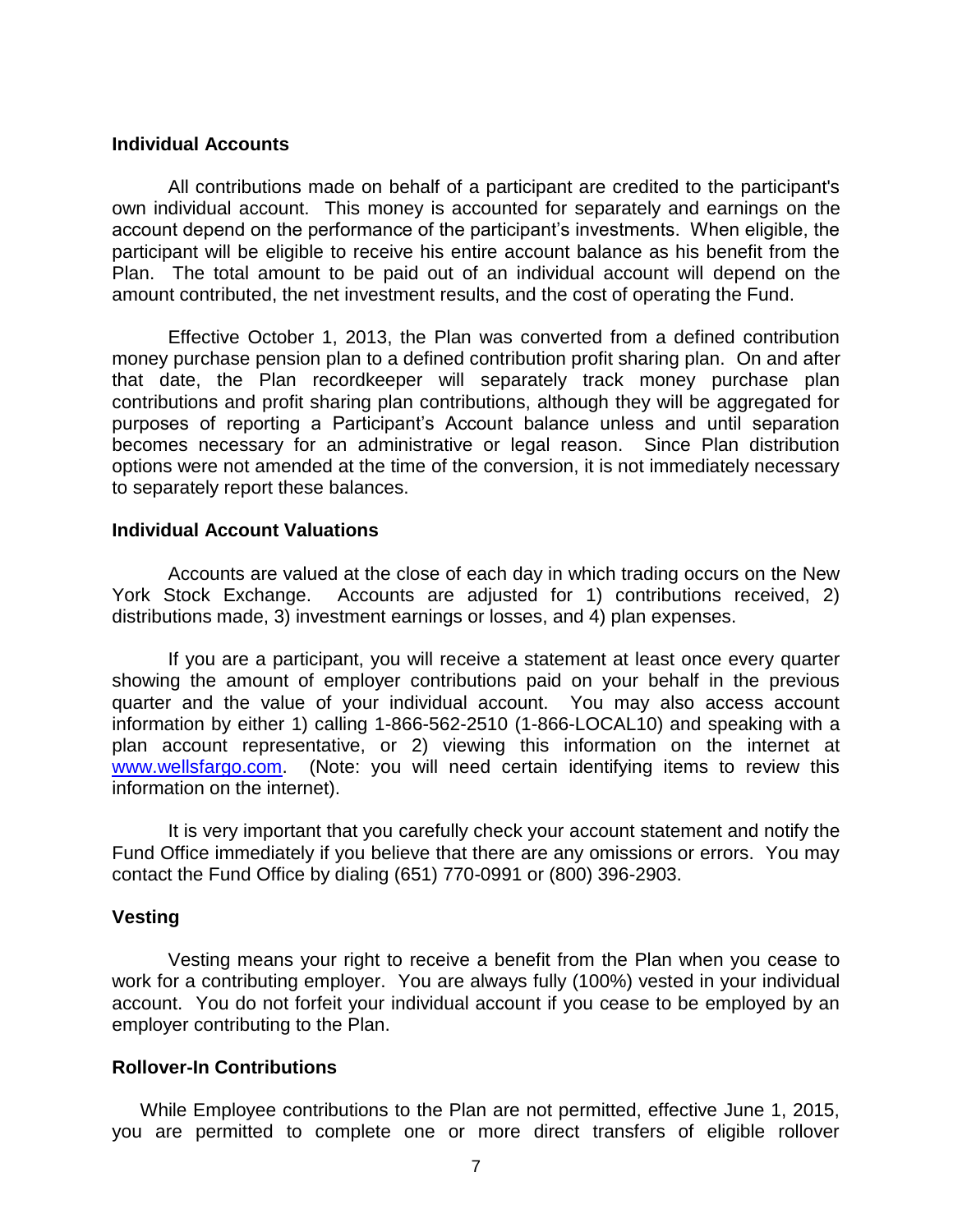distributions ("Rollover-In") into the Plan, subject to the provisions of the Internal Revenue Code and the additional rules outlined below:

- A Rollover-In will be allowed to occur only if the assets in question constitute an "eligible rollover distribution" from an "eligible retirement plan" as each of those terms are defined in Internal Revenue Code Section 401(a)(31) and regulations issued thereunder.
- Your application for a Rollover-In is subject to approval of the Board of Trustees, and such approval will be granted unless the Trustees determine (1) that the information presented to them for consideration is incomplete, inaccurate, or otherwise insufficient to provide reassurances that the proposed transaction satisfies the specific requirements of applicable federal laws, or (2) the Plan or its other Participants and Beneficiaries might be harmed by accepting the Rollover-In.
- A Rollover-In will be accounted for separately within your Participant Account to which it is allocated. This portion of the Participant Account will be invested in the same manner as the balance of that account, pursuant to the investment directions you have provided, or if none are given, in the Qualified Default Investment Arrangement specified from time to time by the Trustees. The Rollover-In account value will be subject to adjustment in the same manner as other accounts to reflect investment earnings and losses and the assessment of administrative charges. Rollover-In accounts will be deemed fully vested at all times.
- Rollover-In accounts, like all other portions of your Participant Account, will be subject to assignment pursuant to the terms of a QDRO and may also be subject to levy by the Internal Revenue Service. Your designation of a Beneficiary shall apply to all portions of your Participant Account, including the Rollover-In portion of that account.
- Rollover-In account balances (including earnings thereon) may be withdrawn from the Plan in the form of a total distribution at any time following completion and submission of a valid distribution request. It is not required that you satisfy an event of maturity in order to receive a distribution of your Rollover-In account balance.
- Rollover-In account balances will not be subject to the spousal annuity provisions of the Plan, so spousal consent will not be required to complete a distribution of these amounts. However, Rollover-In account balances will be subject to the required minimum distribution rules and may also be subject to a 10% penalty on early distributions.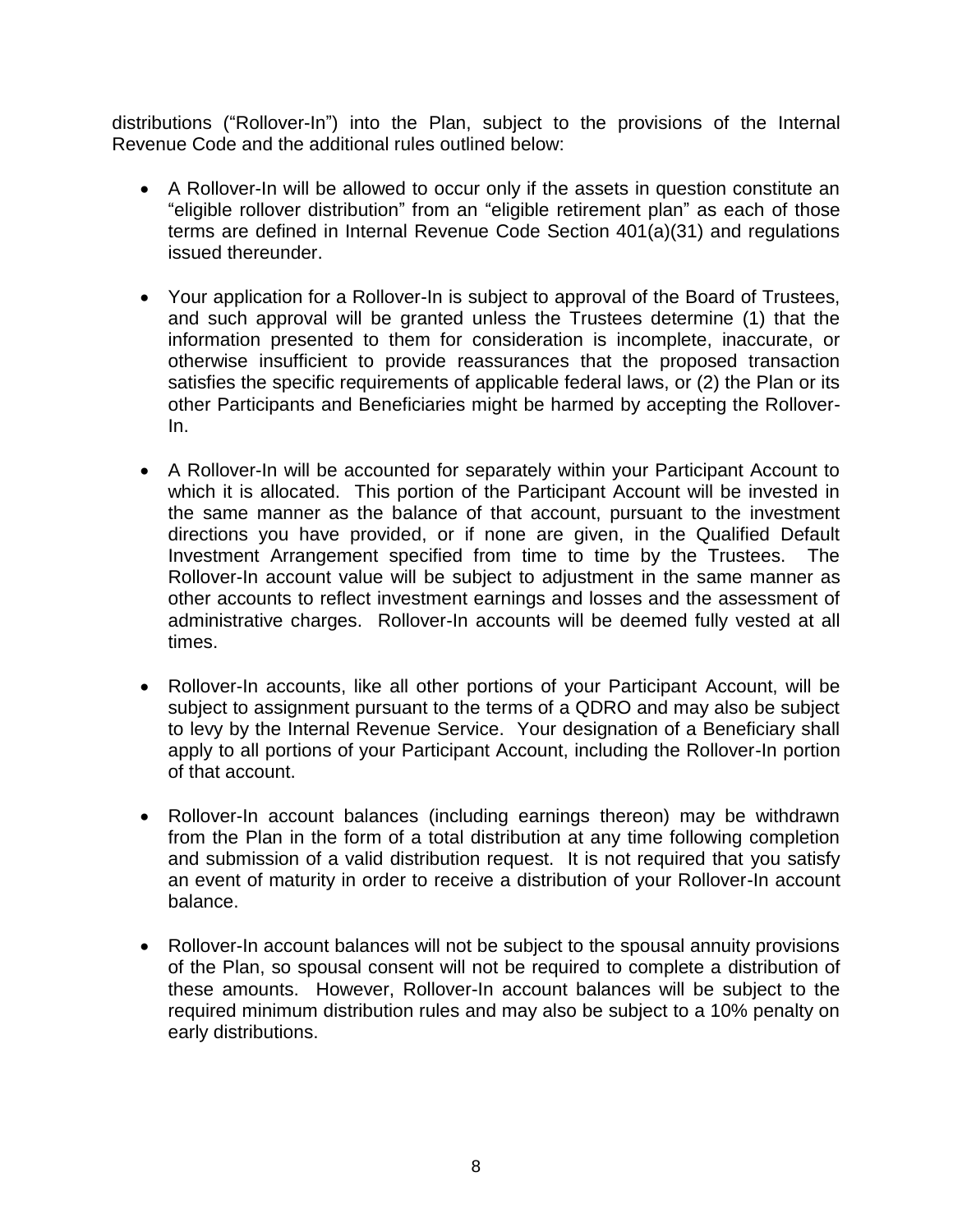### **Termination of Participant Status**

Your status as a participant ends when you or your beneficiaries have received a distribution of your entire individual account.

#### **Military Service**

Under the Uniformed Services Employment and Reemployment Rights Act of 1994 (USERRA), you are entitled to Plan benefits for periods of military service of less than five (5) years. If you will be entering military service, you must notify both your employer and the Plan in writing on a form available from the Plan Administrator.

Upon your return. When you return from military service and are going to return to employment, you must notify the Plan. *To receive credit for Plan benefits for the period you were in the military,* you must return to work within certain time limits:

- 1. If your military duty was less than 31 days, you must return to work by the next work day following discharge (with an 8 hour rest period);
- 2. If your military duty was more than 31 days but less than 181 days, you must return to work within 14 days of discharge; or
- 3. If your military duty was longer than 181 days, you have 90 days to return to work after discharge.

Upon return, you must also furnish the Plan with copies of your discharge papers within 14 days after returning to work. Those papers must show the date of induction, date of discharge or termination of duty, and whether the discharge was honorable or not. If you did not receive an honorable discharge, you will not be entitled to Plan credit for the period of your military service.

Determining Hours of Service to be Credited to Your Account. For all military service you perform, the amount of contributions to be allocated to your account will be determined according to the following formula:

- 1. First, multiply the total period of Military Service (stated in months and decimal portions of months) by the average number of hours you worked in the twelve consecutive calendar month period immediately preceding your entry into Military Service. This calculation yields the total hours to be credited. If you were employed by contributing Employers for less than twelve months prior to entering Military Service, your monthly average hours will be calculated over that shorter period.
- *2.* Next, multiply the total hours to be credited by the applicable hourly contribution rate. This yields the total dollars to be credited to your account. The applicable hourly contribution rate is the contribution rate specified in the applicable collective bargaining agreement that would apply to you as if you had worked the total hours to be credited, including increases due to the time step-up in contribution rates due to the total number of hours worked.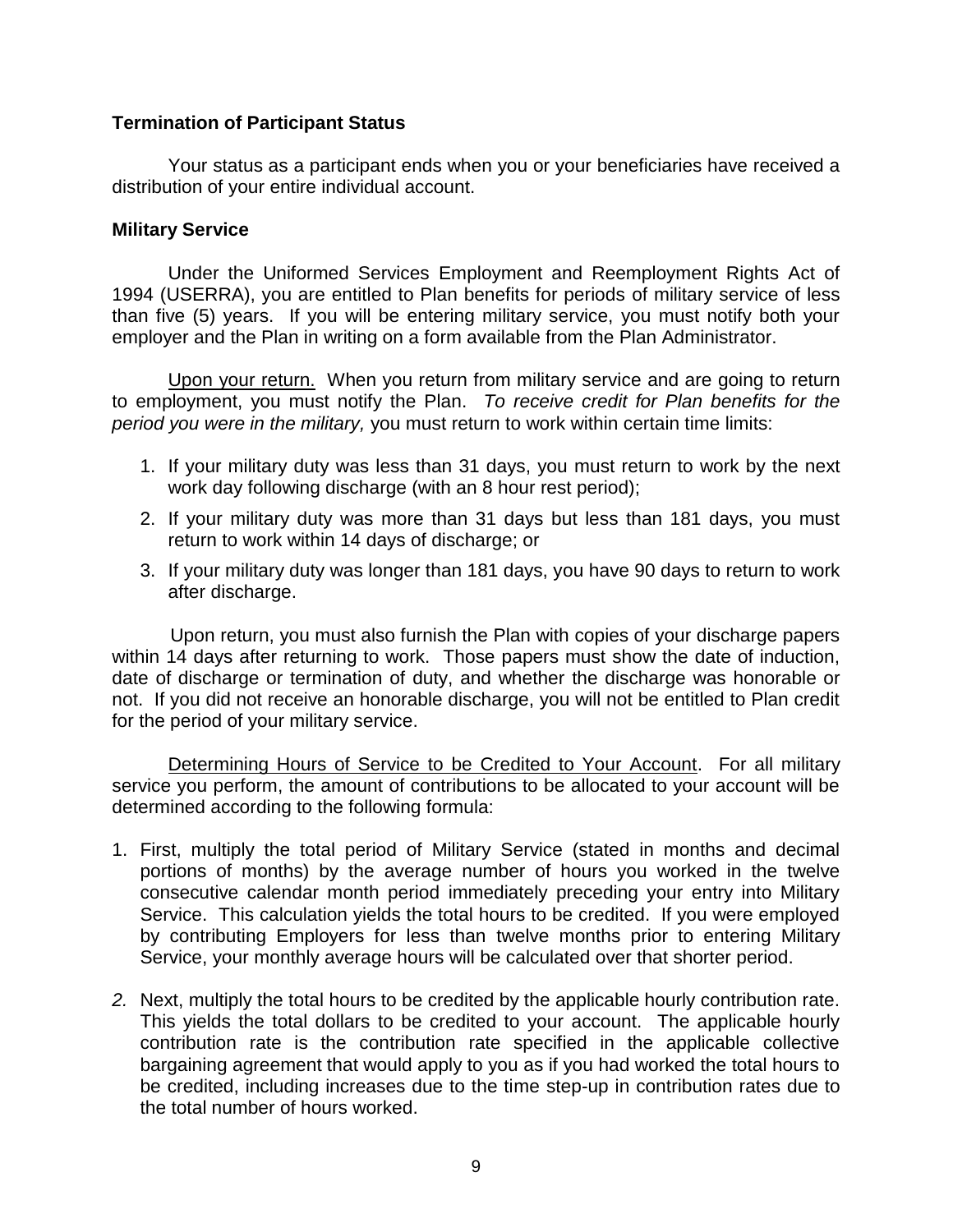Effective January 1, 2007, and notwithstanding any other provision of the Plan to the contrary, should you die while in "qualified military service," your surviving and qualified Spouse or beneficiary will be entitled to any additional benefits (other than benefit accruals relating to the period of qualifying military service) provided under the Plan had you resumed and then terminated employment on account of your death.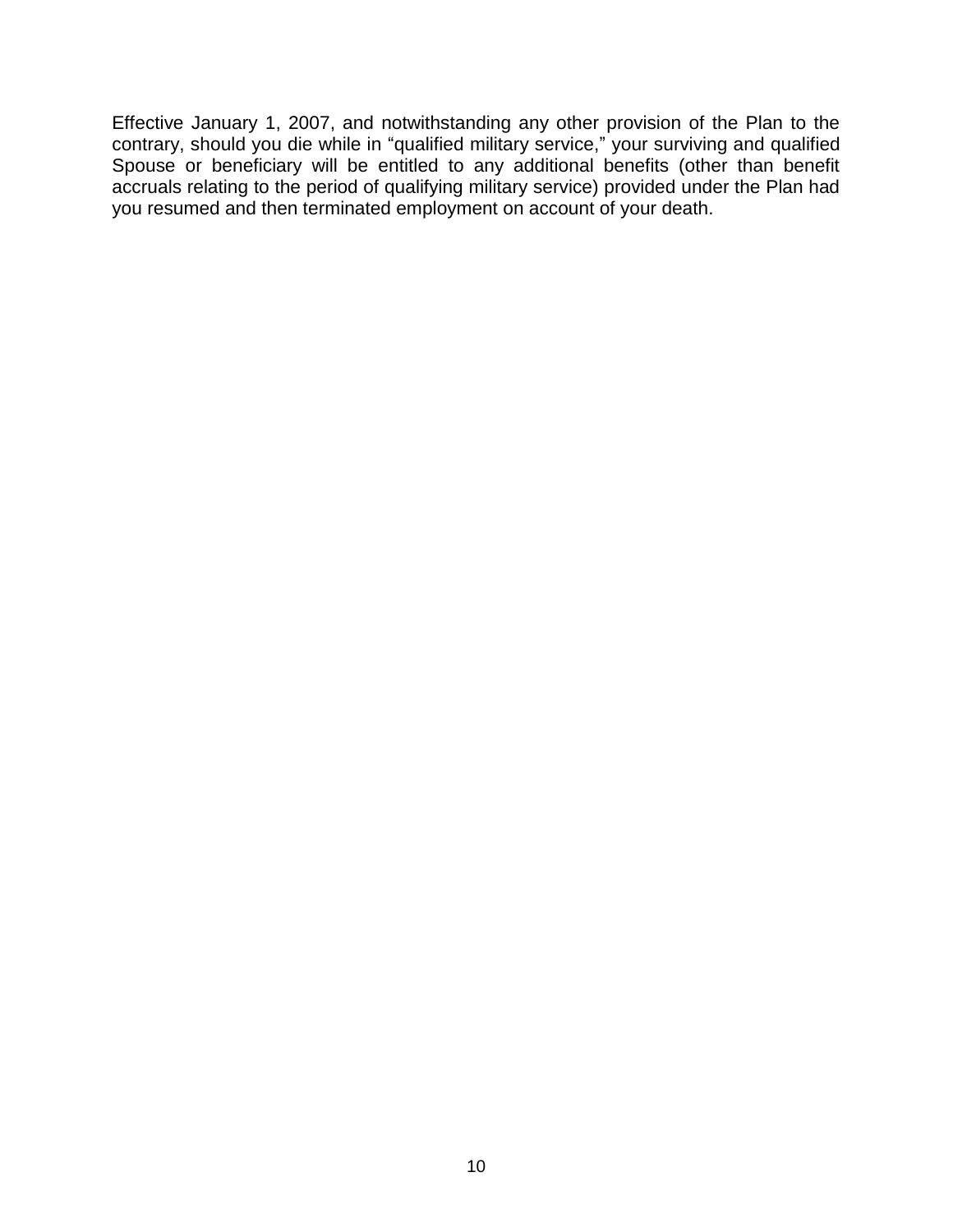### **INVESTMENT OF YOUR ACCOUNT**

The Plan provides for "participant-directed" investment of individual accounts. This means that each participant is responsible for investing their account in one or more of the investment funds offered by the Plan. Those investment funds may change from time to time as the Trustees deem prudent or desirable.

You have internet and telephone access to your account information as well as each investment option from which you can choose. The procedures for making your investment elections are described below. You can contact an account representative by calling 1-866-LOCAL 10 (562-2510) or by going to www.wellsfargo.com. Please note you will need to provide certain identifying information to access this information via the internet or the phone system.

- You are responsible for investing your individual account.
- You can change your investment instructions as often as you wish subject to individual investment limitations.
- When making investment selections, you should consider several factors, including your anticipated retirement date, your desired retirement income, your tolerance for risk of loss in the investments you choose, and other sources of retirement income.

### **You Choose How Your Account is Invested**

You will have the opportunity to choose how you want your money invested among the various professionally managed investment options available under the Plan. When you first become a participant in the Plan, you will receive an access guide that fully describes the investment options, helps you select investments that best meet your needs, and describes in detail the process you must follow to make or change your investment elections.

The investment options in your Plan are offered in three asset classes - stocks, bonds and cash. These options are pre-selected for the Plan by the Board of Trustees, after careful study and with the assistance of investment analysts. They are available for various asset classes to help you diversify, manage risk, and best meet your retirement goals. For a complete list of the options offered in your Plan, call 1-866- LOCAL10 (562-2510) or go to www.wellsfargo.com.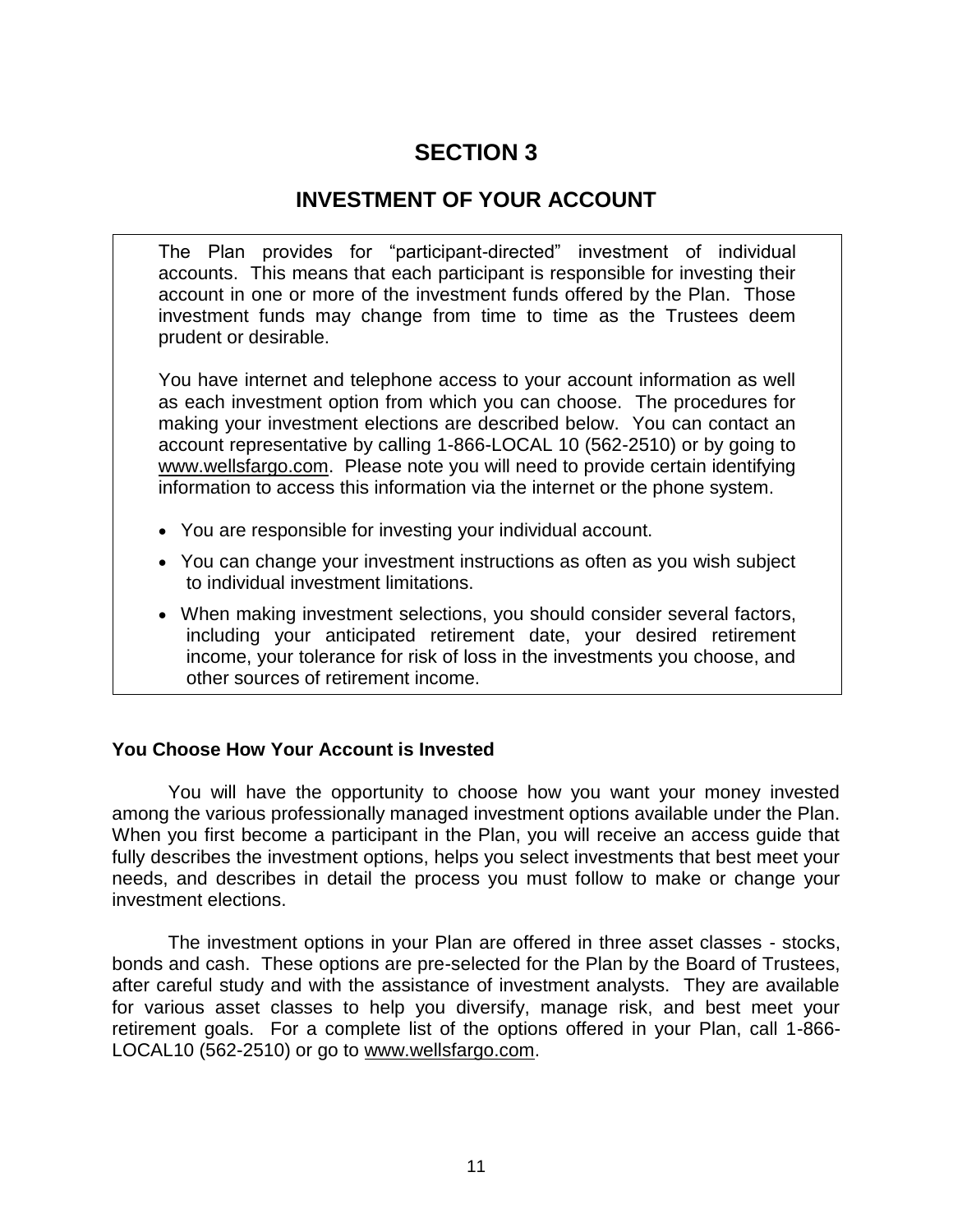The Trustees intend that the Plan be managed in accordance with Section 404(c) of ERISA. This means that the opportunity and responsibility to make investment choices has been given to each participant. Because of this, the Trustees and other fiduciaries of the Plan may not be responsible for investment losses resulting from your investment decisions.

Finally, should you not direct the Plan where to invest your contributions, the Plan will automatically invest these contributions in the Plan's default investment which qualifies as a qualified default investment alternative (QDIA) under U.S. Department of Labor Regulations. You may, at any time, elect to have your money moved out of the QDIA and into any other investment offered by the Plan. On an annual basis, the Plan will provide you a notice about its QDIA and your investment options under the Plan.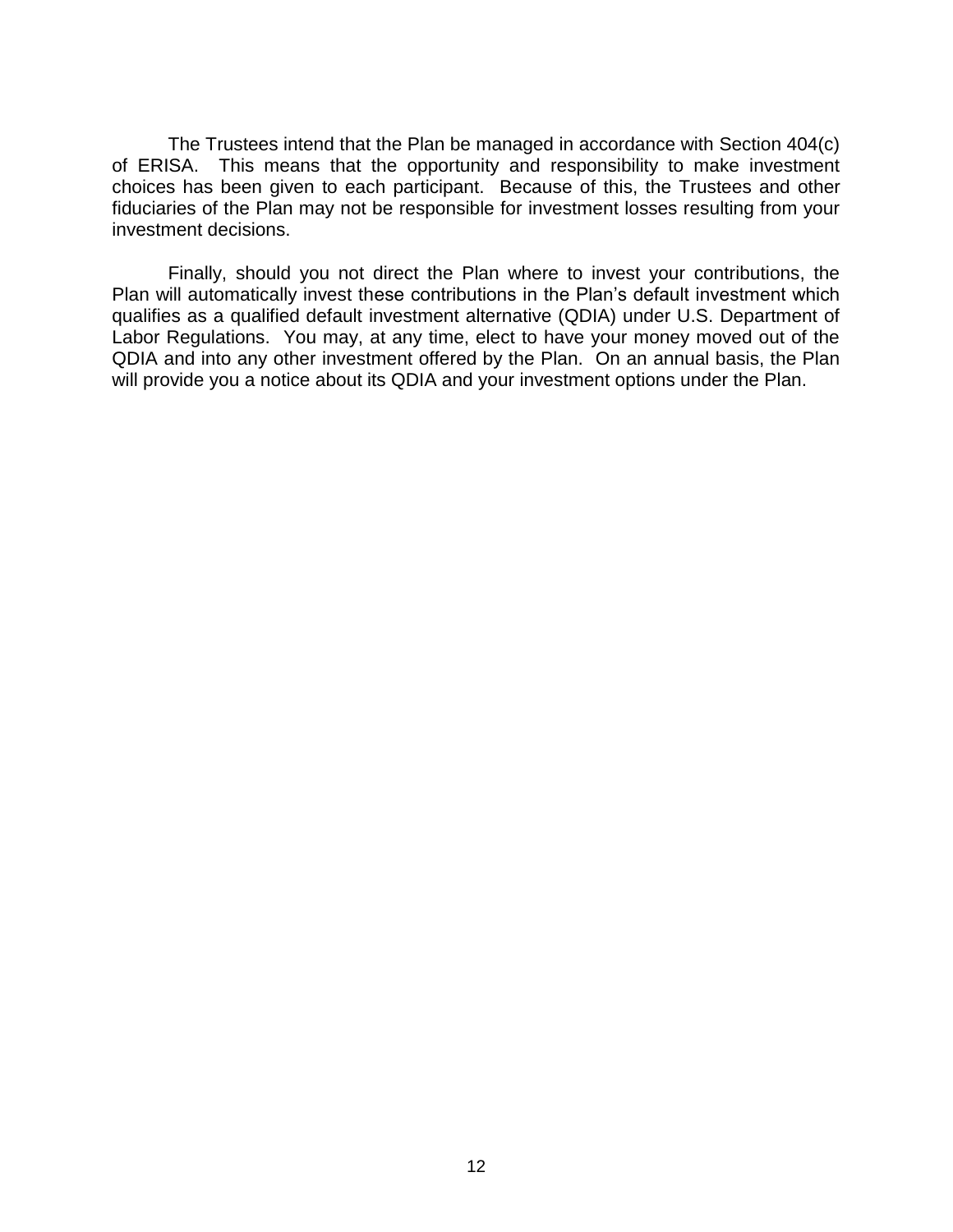### **GETTING MARRIED OR DIVORCED**

If you are getting married, you should notify the Fund Office. Under federal law, the spouse of a plan participant is entitled to special protection and certain forms of benefits not available to other beneficiaries.

Similarly, if you are getting divorced, you should contact the Fund Office. They need to know if the court has or will award a portion of your individual account balance to your ex-spouse. In addition, you may want to complete a new beneficiary designation card once the divorce is finalized.

You may contact the Fund Office by calling (651) 770-0991 or (800) 396- 2903.

### **If You are Married**

According to federal law, as well as the terms of the Plan, if you have been married for one year or more on the date you die or otherwise begin receiving benefits, your Spouse has certain special rights under the Plan. These rights are summarized below.

Your spouse – Your spouse is a person to whom you are considered married under applicable law, including a same-sex spouse to whom you are legally married in any state that recognizes same-sex marriage regardless of your state of residence, and, if and to the extent provided in a Qualified Domestic Relations Order (QDRO), your former spouse.

Your spouse is your beneficiary - Your spouse will automatically be your beneficiary and will be entitled to receive benefits from the Plan in the event of your death. Even so, you should still complete a beneficiary form. If you wish to designate someone other than your spouse to receive such benefits, you must make that designation in writing on forms available from the Fund Office. Your spouse must consent in writing to your designation of someone else as beneficiary. Also, if your relationship with your beneficiary should change before you die, your designation will no longer be valid. If that is the case, you should complete and file a new beneficiary form with the Fund Office. See Section 10 of this booklet for more details.

If you die prior to receiving a benefit - Unless you have named a different beneficiary, your spouse may be entitled to receive a benefit called a "pre-retirement survivor annuity" following your death. This is a monthly benefit paid for the remainder of your spouse's life. Alternatively, your spouse may choose to receive your account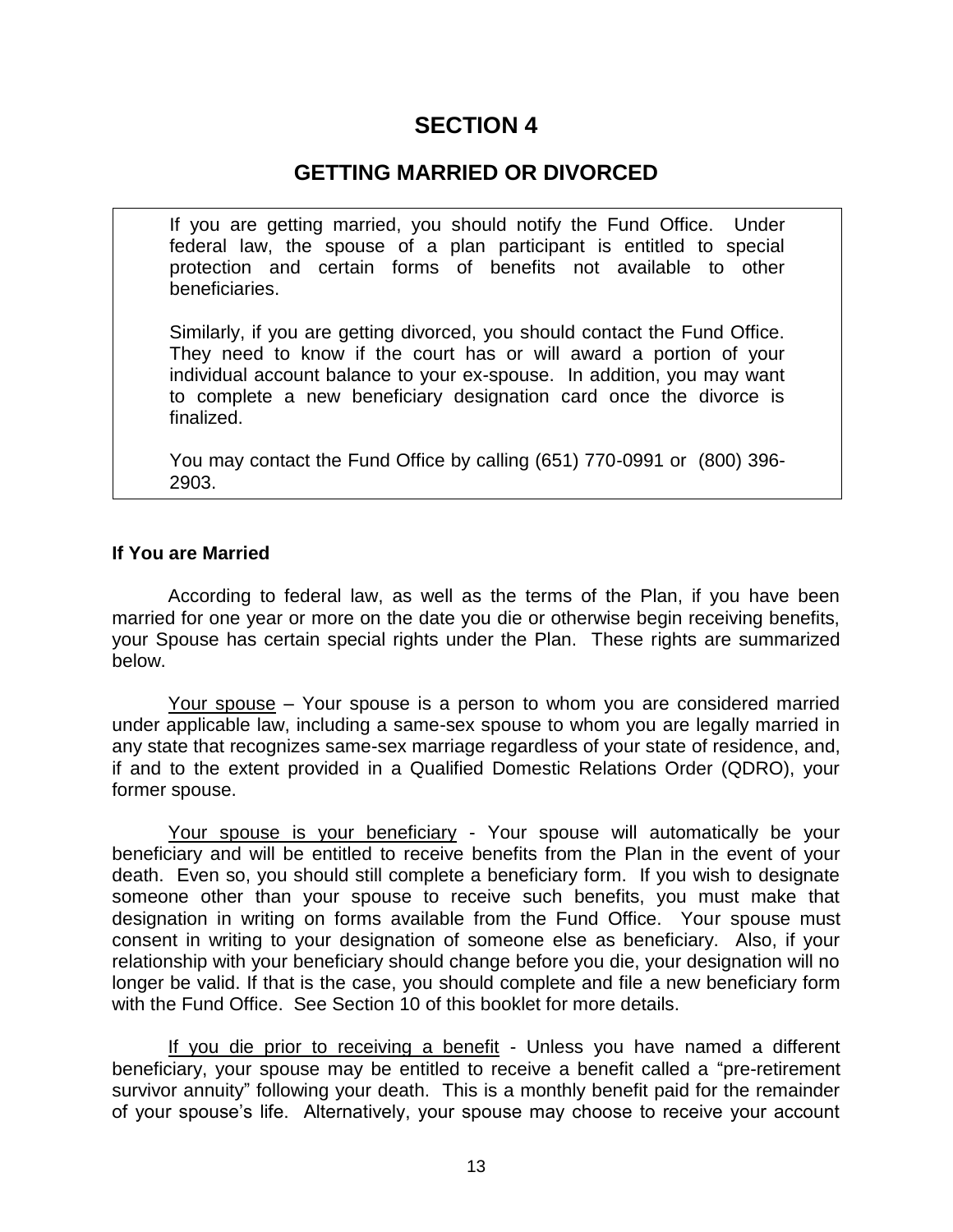balance in other forms of payment available under the Plan. These benefit options are described in more detail in Section 8.

If you retire - The Plan will pay your benefits in the form of a "joint and 50% survivor annuity" unless you and your spouse request a different form of distribution. This form pays a monthly benefit for your life, and then 50% of that amount to your spouse in each month after your death, until your spouse dies.

#### **If You Get Divorced**

If you and your Spouse divorce, the court may award a portion of your account balance to your Spouse. This is achieved through a court order known as a "qualified domestic relations order."

As a general rule, your benefits may not be assigned or alienated. This means that your interest in the Plan may not be sold, used as collateral for a loan, given away or otherwise transferred to another person. In addition, your creditors may not attach, garnish or otherwise interfere with your individual account.

There is an exception to this general rule. The Plan Administrator may be required by law to recognize obligations you incur as a result of court ordered child support or alimony payments or for other reasons. This would occur through the issuance of a qualified domestic relations order, or QDRO. A QDRO is a decree or order issued by a court that obligates you to pay child support or alimony or otherwise assign some or all of your individual account to your spouse, former spouse, child or other dependent. The Plan Administrator must honor a qualified domestic relations order. Please contact the Plan Administrator to receive assistance in properly drafting a QDRO.

Upon receipt of a QDRO, the Plan will create, pursuant to the terms of the QDRO, a segregated account for your ex-spouse. The segregated account will be invested in the Plan's qualified default investment alternative (QDIA) until such time as your ex-spouse elects to invest the segregated account in one or more of the Plan's other investment options.

If you have been divorced, you should be sure to update your beneficiary information for this and other Plans in which you participate. Forms for this Plan are available from the Fund Office.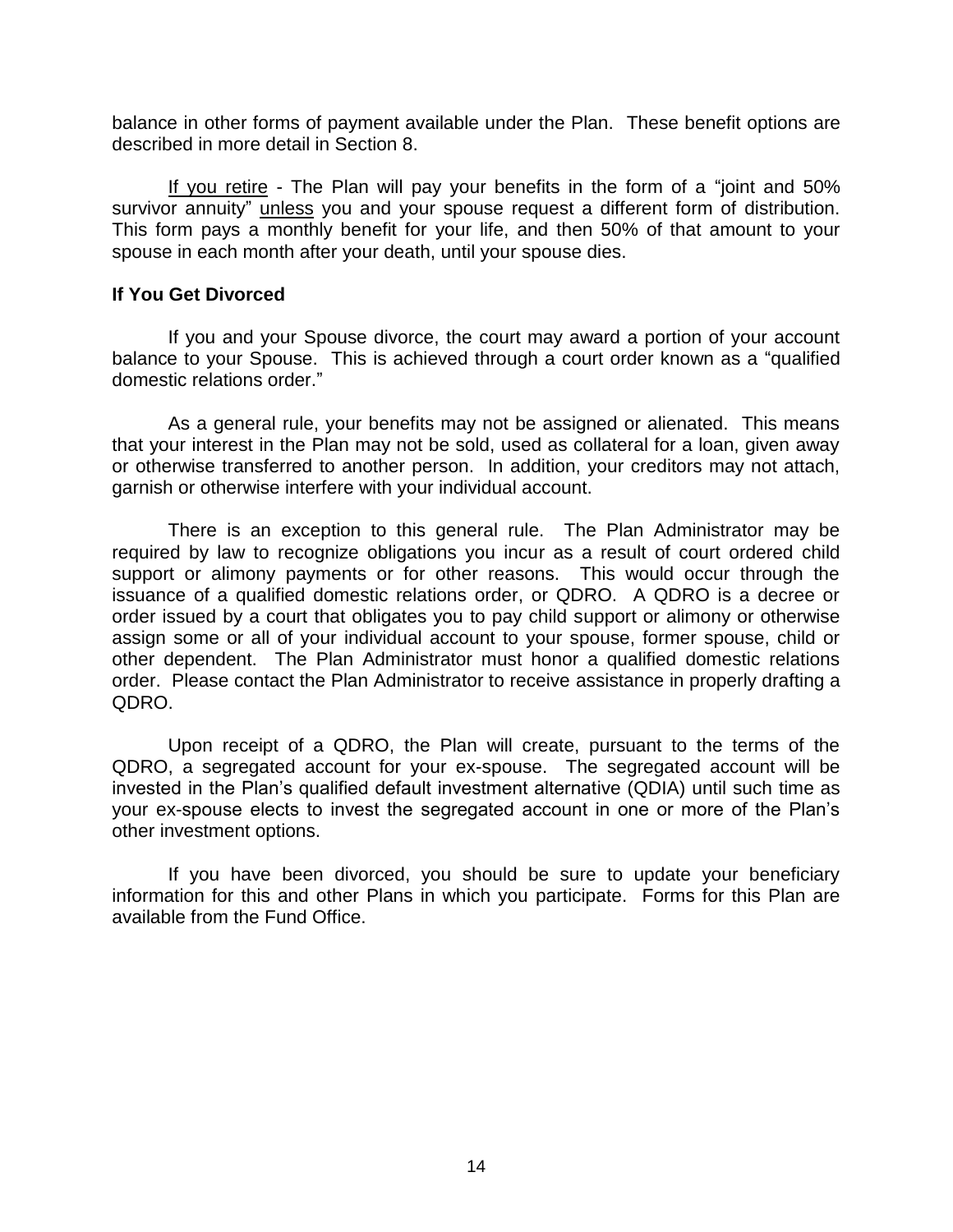### **IF YOU ARE DISABLED**

If you become totally and permanently disabled, you may be entitled to receive your benefits from the Plan sooner than if you continued to work. You will be required to submit proof of your disability with your benefit application form.

#### **Disability Distribution**

If you are disabled, regardless of your age, you will be entitled to receive a distribution of your benefits from the Plan. Benefits are distributed as though you had reached normal retirement age and actually retired. Please note, if you are disabled from your normal job, but not disabled from performing all types of work, payments you receive may be subject to a 10% penalty tax to the IRS for early distribution. You should consult your tax adviser before applying for a disability-based payment.

#### **Disability**

Disability is the total and permanent inability, as a result of injury, accident or sickness to engage in work for which an employer is obligated to make contributions to the Plan. The Trustees are the sole judges of disability and of an employee's entitlement to benefits for that reason. This determination is subject, of course, to the appeal procedures.

#### **Proof of Disability**

If you apply to receive benefits based on a disability, you will be required to provide medical proof of your disabled status. A Social Security Administration finding of disabled status will constitute such proof. Alternatively, you must submit a certification from a duly licensed medical practitioner on the form provided by the Fund Office. In addition, the Trustees may require that you submit to one or more examinations by a physician they have selected.

#### **Continuing Disabled Status**

You must remain disabled in order to continue receiving Plan benefits on that basis. If your disability ends, you will no longer receive benefits as a disabled participant. You may, however, be eligible to otherwise receive benefits based on your age or discontinuance of employment in the industry.

The Trustees shall have the right to require that you submit to periodic examinations by a physician of their choosing in order to verify the continuing nature of your disability.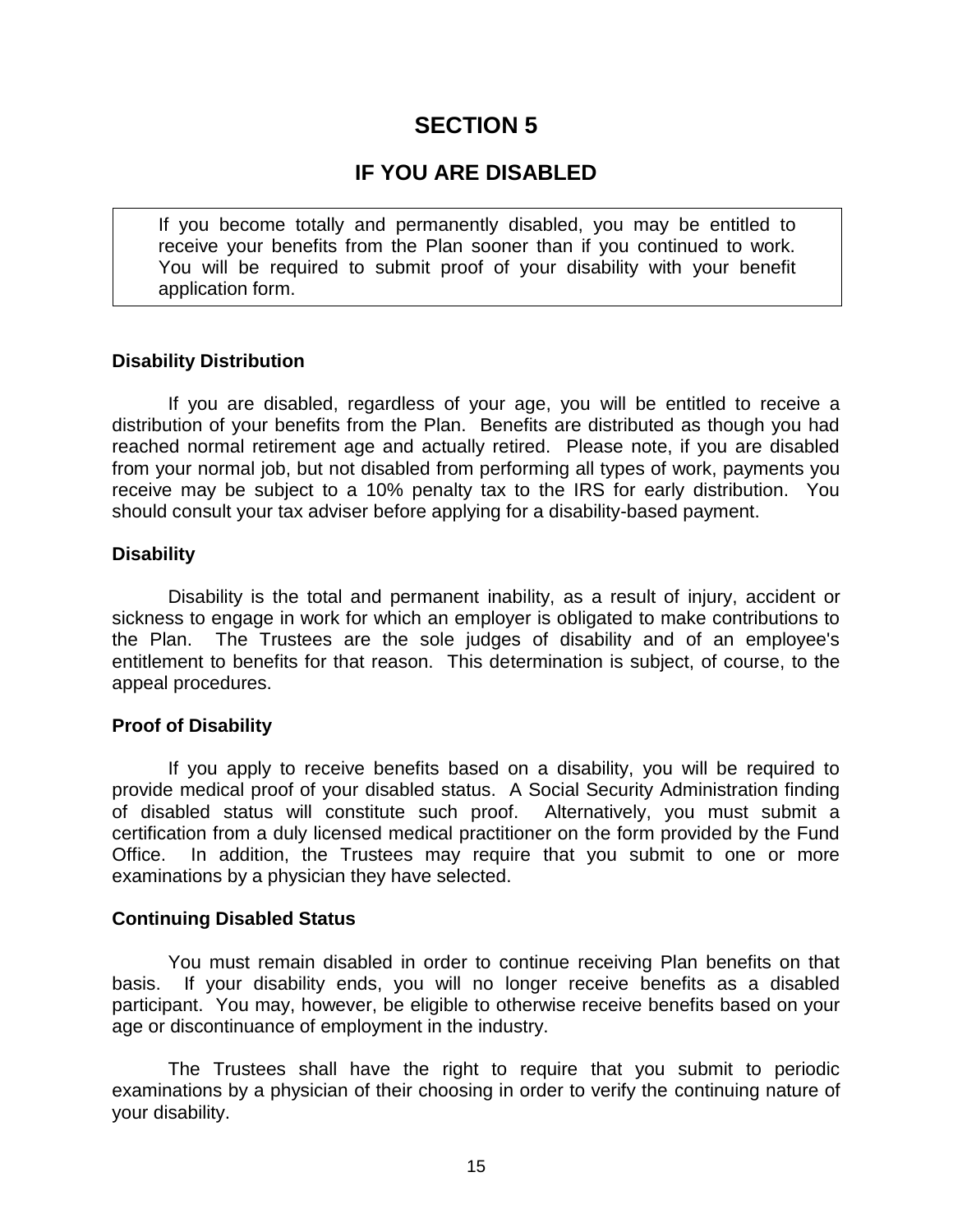### **IF YOU LEAVE WORK PRIOR TO AGE 62**

If you leave Covered Employment, regardless of your age, you will be entitled to receive the money in your individual account but not right away. There is an eligibility waiting period before this benefit can be paid.

### **Eligibility Requirements**

If you permanently leave Covered Employment, you will be entitled to receive the money in your individual account-but not right away. You will be entitled to a distribution of your account balance so long as no employer contributions were made to the Plan on your behalf for work performed in:

- 1. At least twelve of the twenty-four consecutive calendar months ending on the date of the Participant's application for benefits,
- 2. The month prior to the month in which the distribution is to commence,
- 3. The month in which the distribution is to commence; or
- 4. Upon your receipt of a pension from the Sheet Metal Workers' Local 10 Pension Fund, the Sheet Metal Workers' National Pension Fund, or from any successor fund.

### **Possible Tax Consequences of Distributions**

You should be aware that you may be required to pay an extra 10% tax penalty to the IRS for early withdrawal of your account. Please see Section 11 of this booklet and discuss this with your professional tax adviser before you request a distribution.

### **If You Return to the Industry within the Union's Jurisdiction**

If you begin to receive a distribution under this rule, but then return to work in a position which would otherwise prevent you from receiving this benefit, your eligibility for this benefit will terminate and you will need to re-qualify for a subsequent distribution at a later date.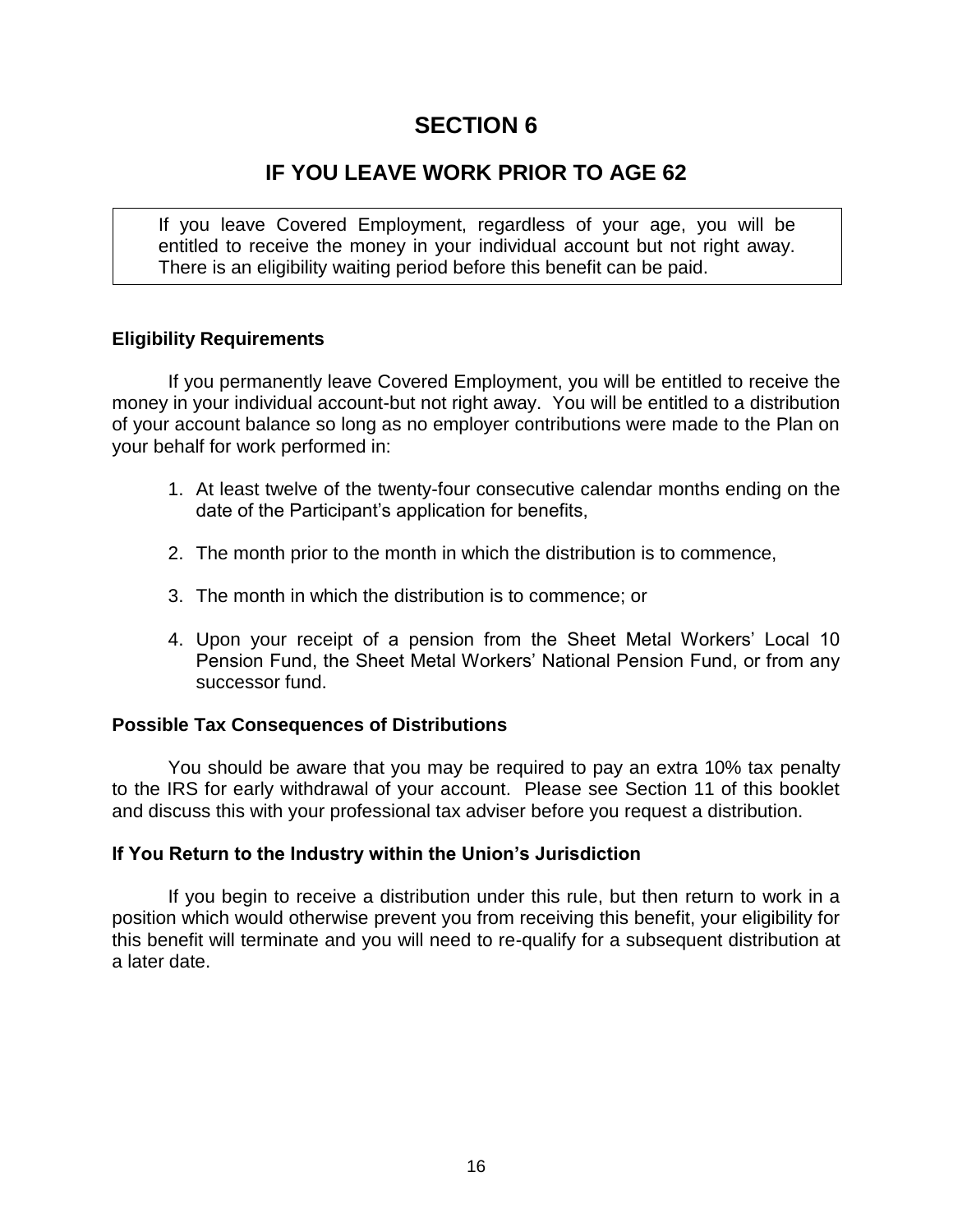### **RETIREMENT AT OR AFTER AGE 62**

Normal Retirement Age is defined in the Plan as age 62. Once you reach that age, you are entitled to receive a distribution commencing when you quit working in the trade.

The Plan requires that distributions begin being made to you when you reach age 70½. This will occur regardless of whether you continue to work or not.

### **Distributions at or after Normal Retirement Age**

Once you reach age 62 (normal retirement age under the Plan), you are eligible to receive a distribution of your account**.** However, you need to retire from covered employment and submit your completed application before benefit payments can begin.

### **Required Distributions at Age 70½**

According to federal law, payments to you must automatically commence on or before the April 1st following the year in which you attain age 70½. These payments will be made even if you do not retire. They will be made even if you do not submit an application form. However, you should submit an application form in order to guarantee that the payments are in the form you desire.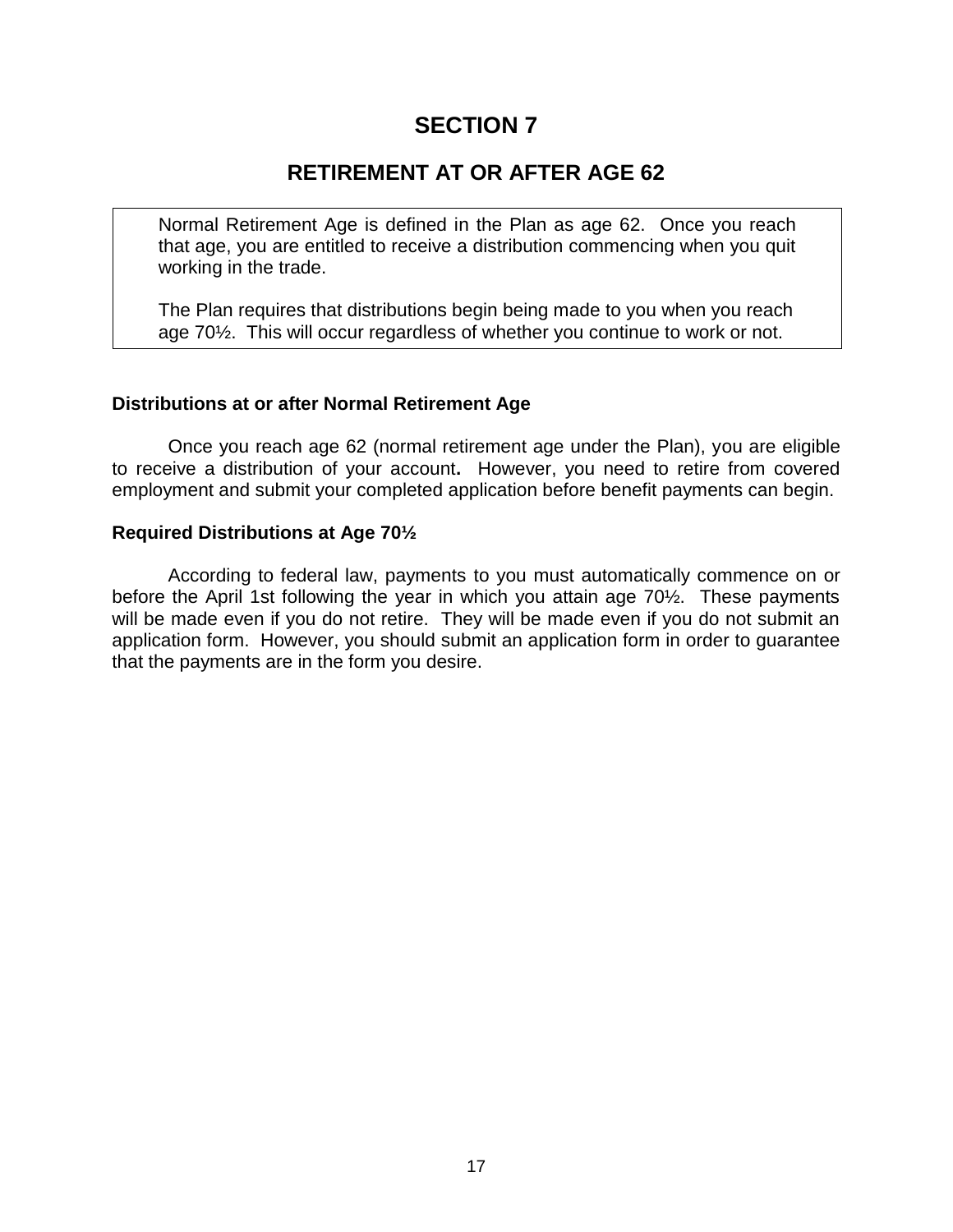# **APPLYING FOR BENEFITS**

This section of the booklet describes the Plan's requirements when you apply to receive your benefits. You need to complete the required forms and provide all required documentation (such as birth certificates, proof of disability, etc.) before your application will be considered.

- Application forms are available from the Fund Office.
- Applications are considered for approval at each regular Trustee meeting.
- If your application is incomplete, it may not be considered or may be denied by the Trustees until it is complete.
- If your claim for benefits is denied, you will be advised in writing why this happened.

You have the right to appeal a benefit denial to the Board of Trustees.

### **The Application Process**

If you are planning to retire, you should request an application from the Fund Office. You should complete, sign, and send your application to the Fund Office 30 days before the first day of the month in which you want your benefits to start. You must also send proof of your date of birth along with the application. If you are married, you will need to provide proof of your marriage and your Spouse's date of birth.

Applications are considered for approval at each regular Trustee meeting. Once approved, you will receive your current benefit payment and any retroactive payments back to the effective date of your application.

### **Eligibility for Benefit Payments**

As described in previous sections, you may or your beneficiary may apply for benefits when one or more of the following events have occurred:

- 1. You retire after attaining age 62 (see Section 7);
- 2. You have been out of the industry for the minimum required number of months (see Section 6);
- 3. You are disabled (see Section 5), or
- 4. You die (see Section 10).

### **Note: Loans or financial hardship distributions are not allowed from the Plan.**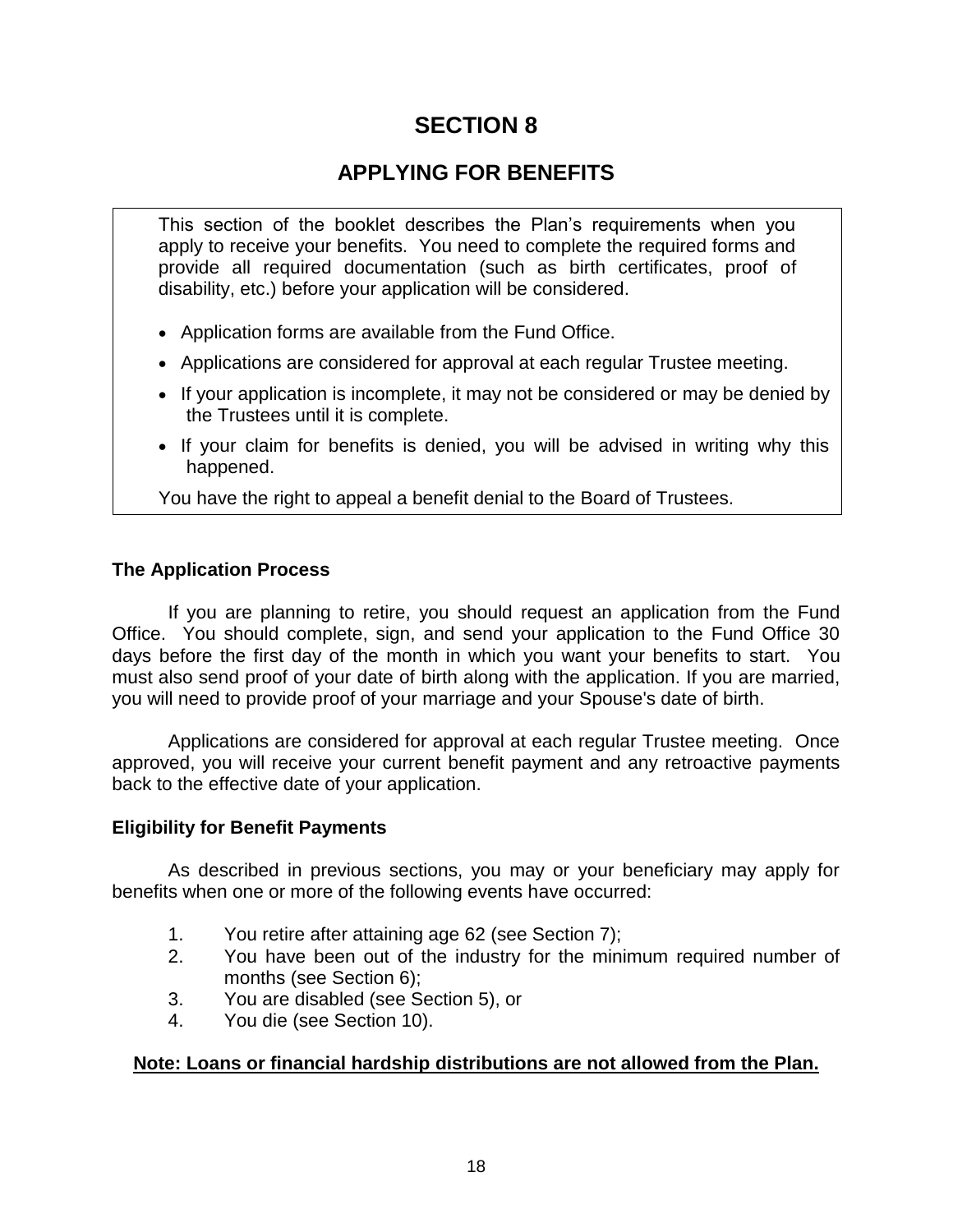### **Benefit Payment Option (for accounts under \$1,000)**

If the value of your individual account is less than \$1,000 at the time your application is approved, the Trustees will pay out your benefit to you or your beneficiary in a single lump sum instead of one of the other forms specified below. The provision will not apply if you have commenced receiving benefits in another form.

#### **Benefit Payment Options (for accounts of \$1,000 or more)**

You have the right to elect from among the following optional forms of benefit:

- 1. An annuity as described below.
- 2. A Qualified Optional Survivor Annuity which provides a payment for you and your spouse's life followed by a 75% benefit to your spouse following your death.
- 3. A single lump sum disbursement.
- 4. Equal installments (as frequent as monthly or infrequent as annually) over a period not to exceed the joint life and last survivor expectancy of you and your beneficiary.
- 5. A lump sum distribution of a portion of your benefit with the balance paid in equal installments as described in paragraph 4, above.
- 6. A direct rollover of your individual account balance to another qualified plan or IRA.

If either option 4 or option 5 is chosen, you are entitled to change the amount of payment once per calendar year during the course of receiving payments. However, the amount of the payment must satisfy certain federal laws regarding the minimum amount that can be distributed to a retiree. In addition to these periodic payments, you may choose once to receive a lump sum payment of some or all of your benefit.

#### **Applications Must be Complete and Accurate**

The above choices are options which are available to you only if you complete all the paperwork necessary as provided by the fund office. If you fail to complete the necessary paperwork, your benefit will be paid to you in the form of a monthly benefit payable for your life. This is called an annuity.

#### **Standard Form of Payment Unless Declined**

Any annuity paid from this Plan may be purchased from an independent insurance company and will be actuarially equivalent to your account balance under the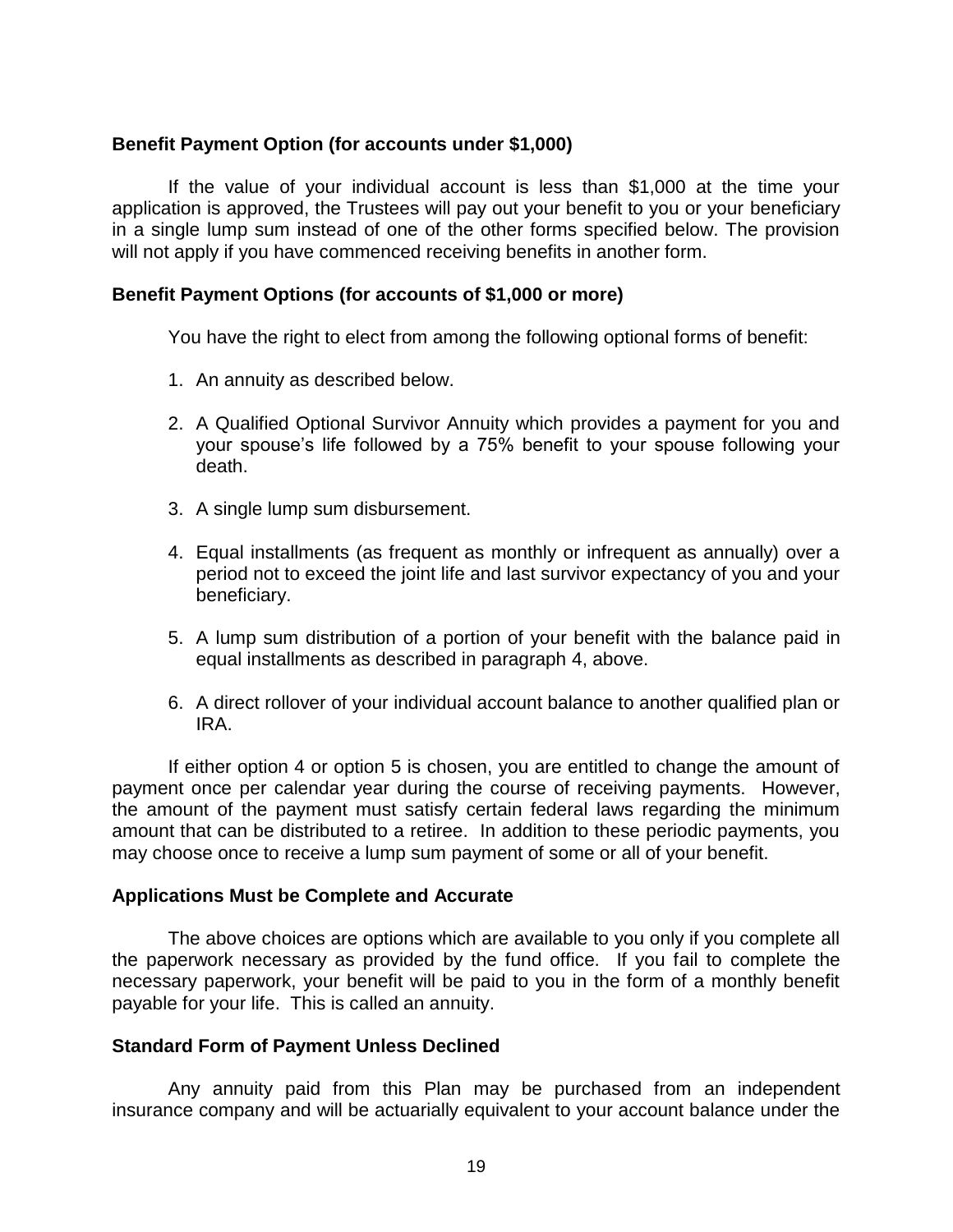Plan. The form of annuity that you will receive depends upon whether you are married or not.

- If you have not selected a different option as provided above and you are not married at the time of your retirement, the normal form of benefit is a life annuity. This benefit will be paid to you in equal monthly installments for the balance of your lifetime.
- If you have not selected a different option as provided above and you are married at the time of your retirement, the normal form of benefit is a joint and 50% annuity.
	- Under this form of annuity, monthly payments will be made to you as long as both of you are living. Following your death, the monthly payments to your spouse will be 50% of the amount paid while you were both alive. The first payment to your spouse will be made in the first month following your date of death.
	- Under the joint and 50% survivor annuity, the monthly benefit during the joint lives of you and your spouse is reduced from what would be paid under the life annuity form so as to provide for a benefit to the spouse if he or she survives you. These annuities are purchased from insurance companies and are actuarially equivalent to your account balance.

### **Written Election Required for Alternate Benefit Payment Form**

You may elect, in writing and with the written consent of your spouse, to receive your payments in one of the optional forms described above. This election must be witnessed by a designated Plan representative or by a notary public. This election of one of the optional forms of payment must be made before your benefit is to begin and must be filed with the Fund Office on the forms provided for this purpose.

### **Application and Beneficiary Designation Forms**

Forms are available from the Fund Office for making elections of optional forms of payment and for designating your beneficiaries. The Plan will not comply with any other document designating a beneficiary other than the beneficiary designation form on file with the Plan at the time of your death. If no proper beneficiary designation is made, remaining benefits will be paid to the first of the following classes of people, in equal shares to all surviving class members.

- Your spouse
- Your children
- Your parents
- Your brothers and sisters
- Your estate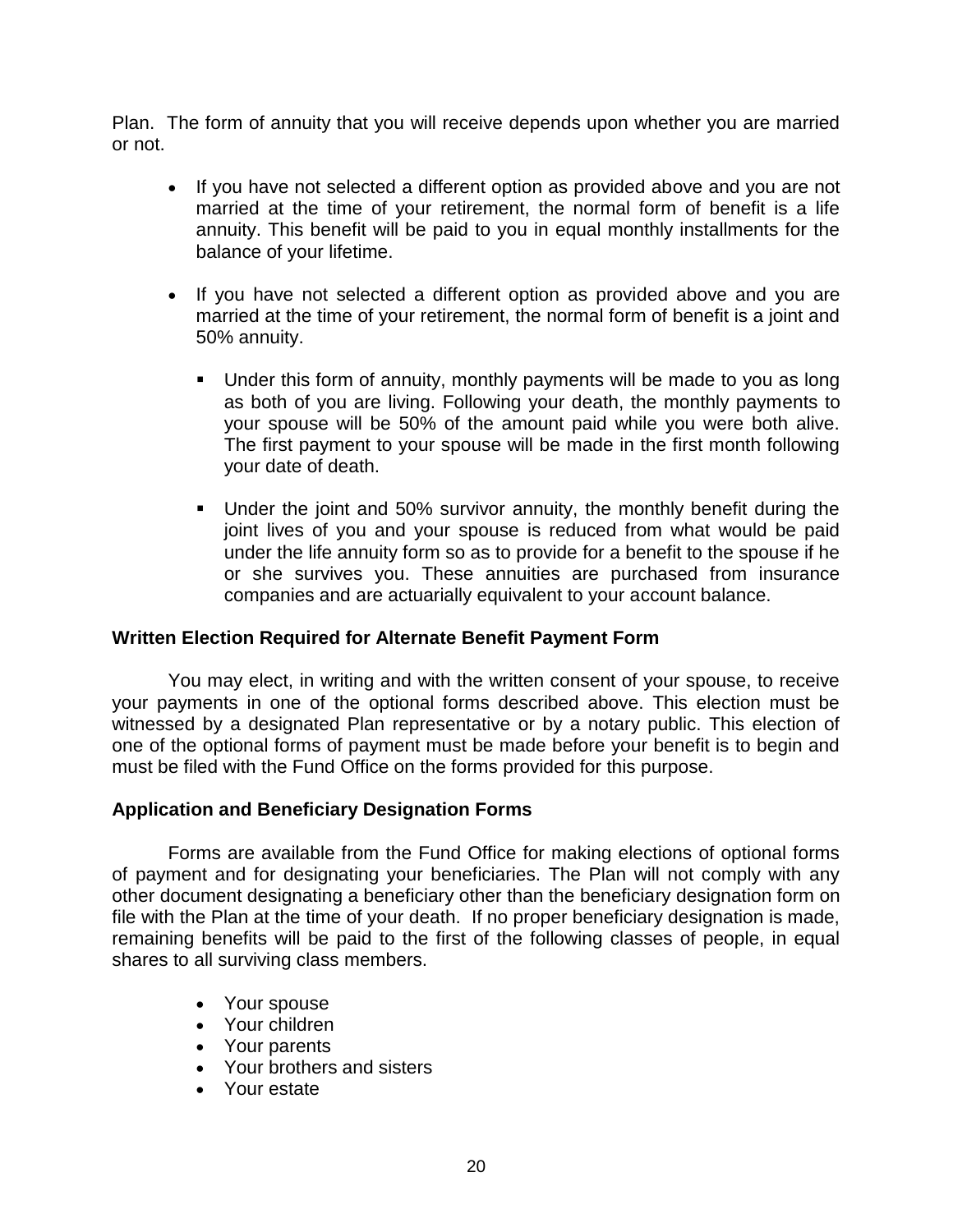#### **Application for Pre-Retirement Survivor Annuity**

An eligible participant's surviving spouse or designated beneficiary must file an application with the Fund Office for benefits on forms furnished by the Fund Office. An application should be secured from the Fund Office immediately after the participant's death in order that payment may begin as soon as possible.

#### **Claims Procedures**

Claims for benefits under the Plan should be made in writing. You may make a claim under the Plan by communicating your request for benefits to the Fund Office. You will be notified if additional information is needed to complete the processing of your claim for benefits.

If your claim is wholly or partially denied, the Plan Administrator will provide you written notice within 90 days.

The Plan Administrator's notice that a claim is denied will explain the reasons for denial and make reference to the applicable Plan provisions. If the Plan Administrator requires additional information in order to process your claim, a description of this information will be furnished in conjunction with an explanation of why it is necessary.

If you disagree with a notice of denial of benefits, you have the right to file a written petition for review with the Plan Administrator within 60 days of receiving the notice of denial. You or your representative must state the specific reasons for making the claim. Pertinent documents and records may be reviewed by you or your representative to help you in stating your claim.

A hearing may be held after the Plan Administrator receives your petition. Within 15 days after your hearing (or 120 days if you have been notified of the existence of special circumstances), or within 15 days after the Trustees have met to review your petition, if a hearing is not requested, the Plan Administrator will notify you in writing of the final decision and the reasons for reaching this decision.

### **Appeal**

If your application for a benefit is denied in whole or in part, you must receive a written explanation of the reason for the denial. You have the right to have the Board of Trustees review and reconsider your application.

If you are improperly denied a pension benefit in full or in part, you have a right to file suit in federal or state court and to have legal process served upon a fiduciary. If you are successful in your lawsuit, the court may require the other party to pay your legal costs, including attorney's fees. However, if you are unsuccessful the court may require you to pay the Plan's legal costs.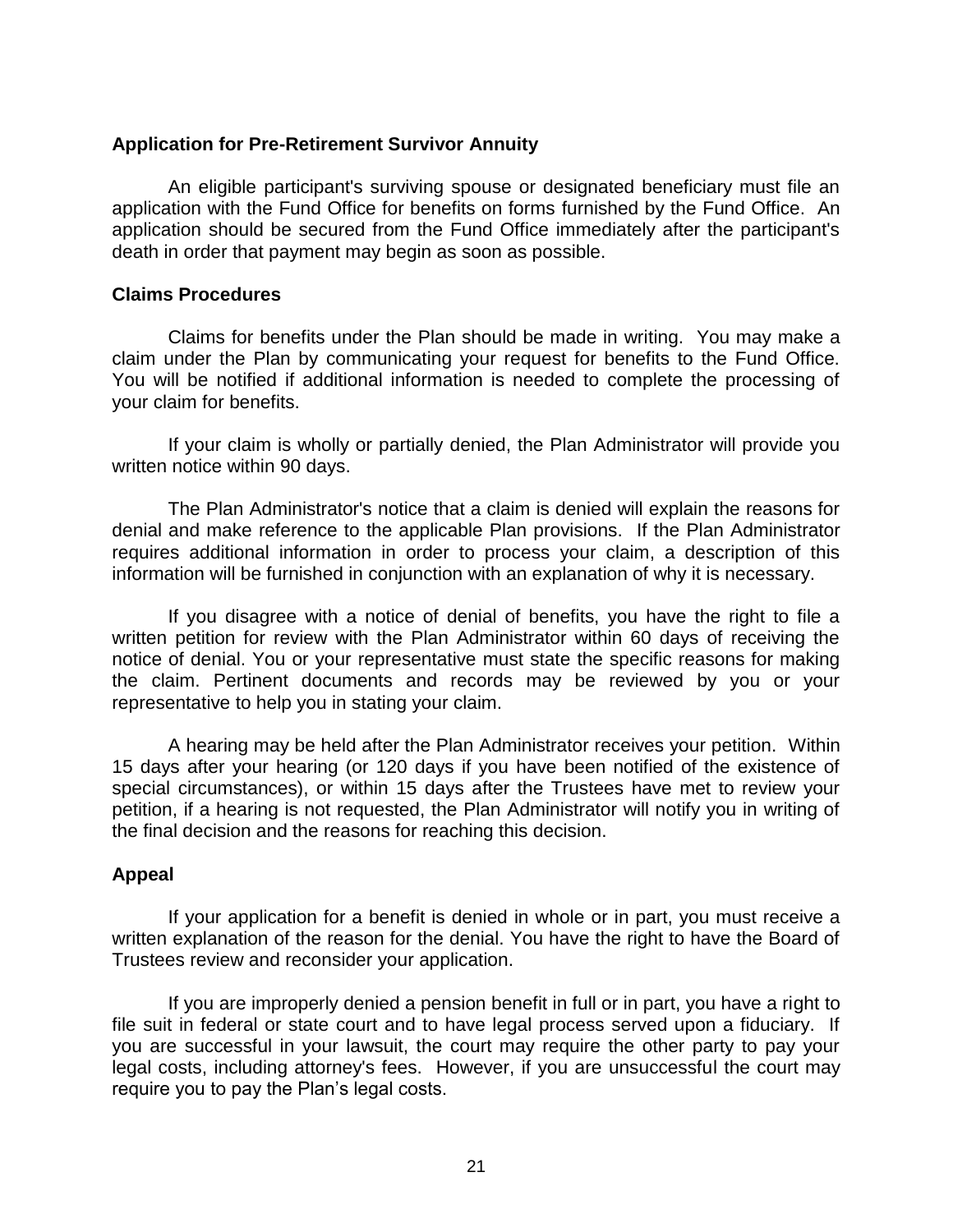### **RETURNING TO WORK AFTER RETIREMENT**

The Plan contains "suspension of benefits" rules which generally prohibit a retiree from returning to work in the industry after beginning to receive a distribution from the Plan. Participants who are at least 62 years old, though, may return to work on a limited basis as described below.

If you return to work and your benefit payments are suspended, they will not begin again until you re-retire.

### **For Participants Less than Age 62**

The Plan contains suspension of benefits rules which prohibit you from drawing a retirement benefit if you retire (other than retirement due to disability) and then return to work in the construction industry in the geographic jurisdiction of the Union. This work is known as "disqualifying employment." You should note that disqualifying employment is defined differently for those age 62 and older (see page 21). You may request a decision from the Trustees whether certain types of work will constitute disqualifying employment or not.

You should also note that disqualifying employment does not include:

- Certain work performed in the months of May through October, inclusive. In each of those months, you may work up to 200 hours for a contributing employer in a position for which contributions are required to the Plan.
- Employment of up to 40 hours per month with a Sheet Metal Union affiliated apprenticeship program.

The Plan will suspend your monthly payment for each month in which you work in disqualifying employment. If your periodic benefit payment is made less frequently than monthly, the pro rata equivalent of one month's benefit will be suspended for each month of disqualifying employment.

*You must notify the Fund Office if you will be working in possible disqualifying employment.* If you fail to do so, your benefits will be suspended for an additional six months after you cease disqualifying employment, or, if earlier, until the date you reach age 62.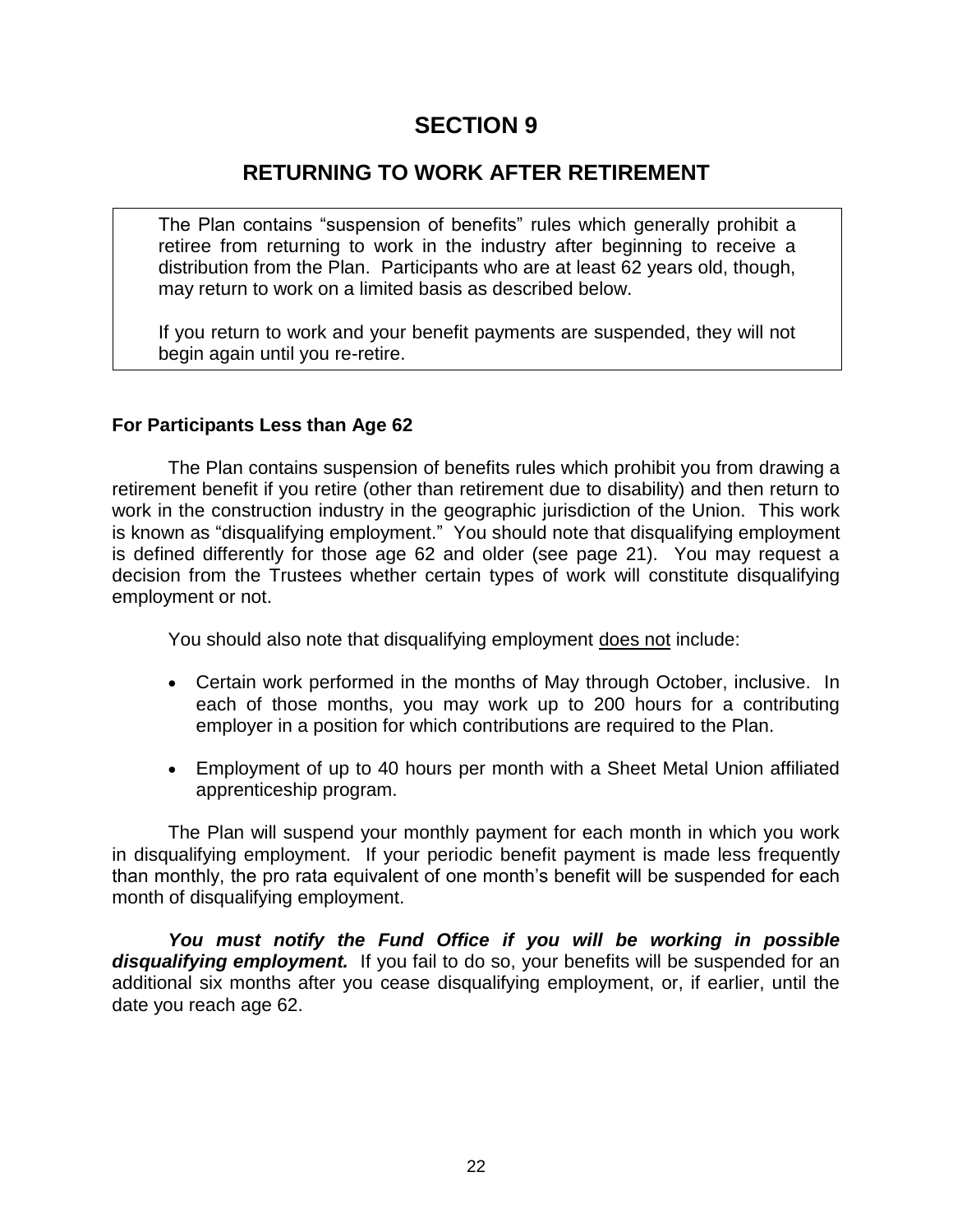#### **For Participants Age 62 and Older**

The Plan contains different suspension of benefits rules for those age 62 and older. Disqualifying employment for this group of participants is defined as any employment in an industry and geographic area covered by the Plan and in the skilled trade or craft in which the Participant worked while covered under the Plan. You may request a decision from the Trustees whether certain types of work will constitute disqualifying employment or not.

Disqualifying employment does not include any work of less than 40 hours in a month, or certain work performed in the months of May through October, inclusive. In each of those months, you may work up to 200 hours for a contributing employer in a position for which contributions are required to the Plan.

### *You must notify the Fund Office if you will be working in possible disqualifying employment.*

### **Detailed Suspension of Benefits Rules Available from Fund Office**

This booklet contains a summary of the suspension of benefits rules followed by the Plan. You may request a detailed description of the rules from the Fund Office. Those detailed rules contain information regarding your right to appeal a suspension of benefits and how benefit payments will commence following a suspension.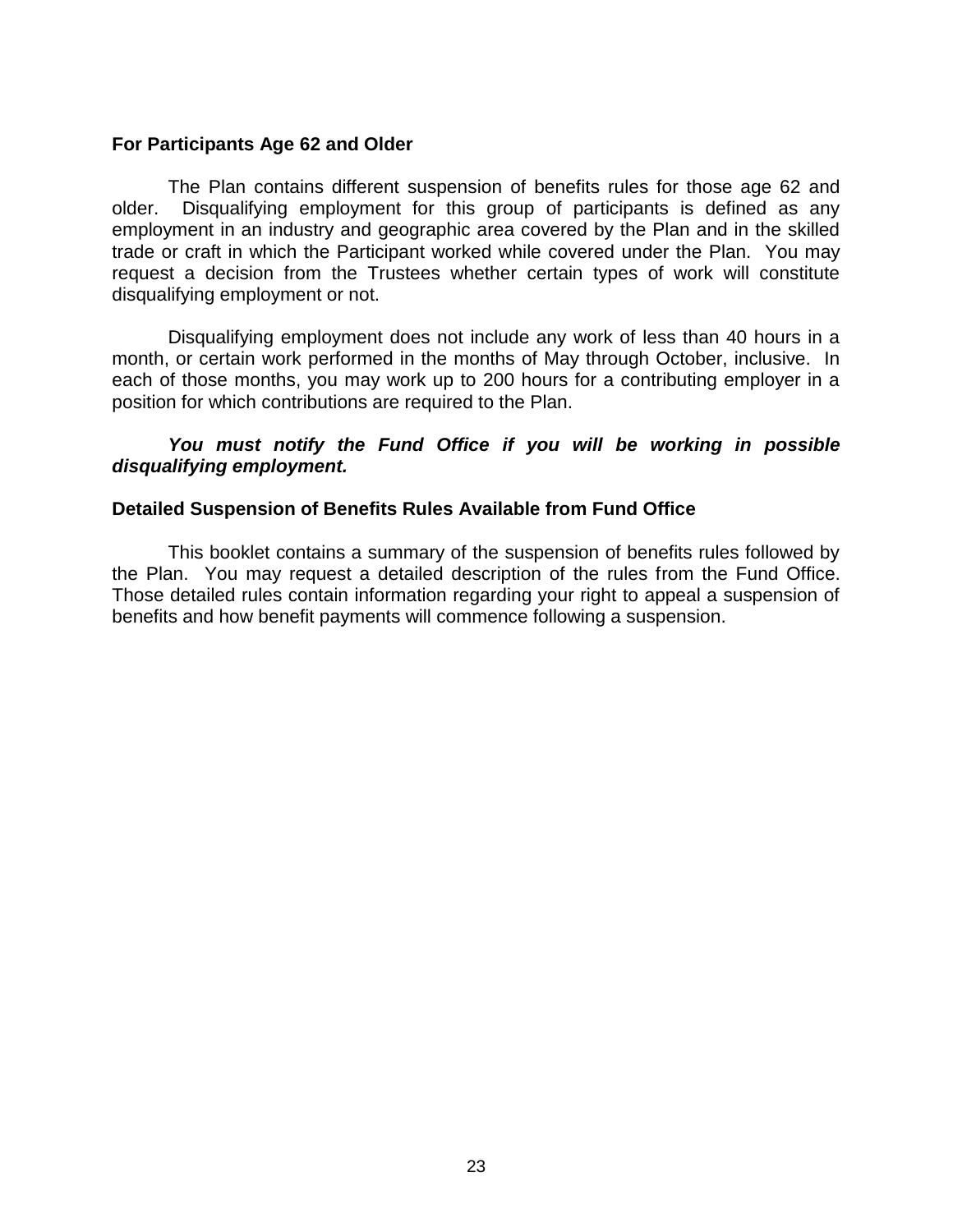### **IN THE EVENT OF YOUR DEATH**

While the Plan is intended to provide for your needs during retirement, if you should die prior to receiving your entire individual account balance, the remainder will be paid to your beneficiary(ies).

- If you are married, your spouse is automatically your beneficiary unless you specify otherwise and your spouse agrees in writing to that change.
- You may change your beneficiary at any time by completing forms available from the Fund Office.

If you designate a beneficiary and your relationship with that person changes after the designation and before your death, the designation will be considered invalid and you must re-designate a person to be your beneficiary.

#### **Beneficiary Designation**

In the event that you die before your entire benefit is paid, the balance will be paid to your beneficiary. You must complete and file with the Trustees a signed Designation of Beneficiary form which is available from the Fund Office. This is the only form that may be used to make or change your beneficiary designation - other forms will not be accepted and are not valid. You may name an individual, your estate, a trust, or any other legal entity as your beneficiary. You may not name your employer or the Union as your beneficiary. You may change your beneficiary at any time.

If you are married, the designation of a beneficiary other than your Spouse is not valid unless your Spouse has waived the right to benefit payments in writing and on the proper consent form which must be witnessed by a representative of the Plan or a notary public.

If your relationship to your beneficiary changes, your designation will no longer be valid. For example, if you designate Jane Doe, your Spouse, as your beneficiary, that designation will be valid so long as Jane remains your wife. If you are divorced, the designation will no longer be valid.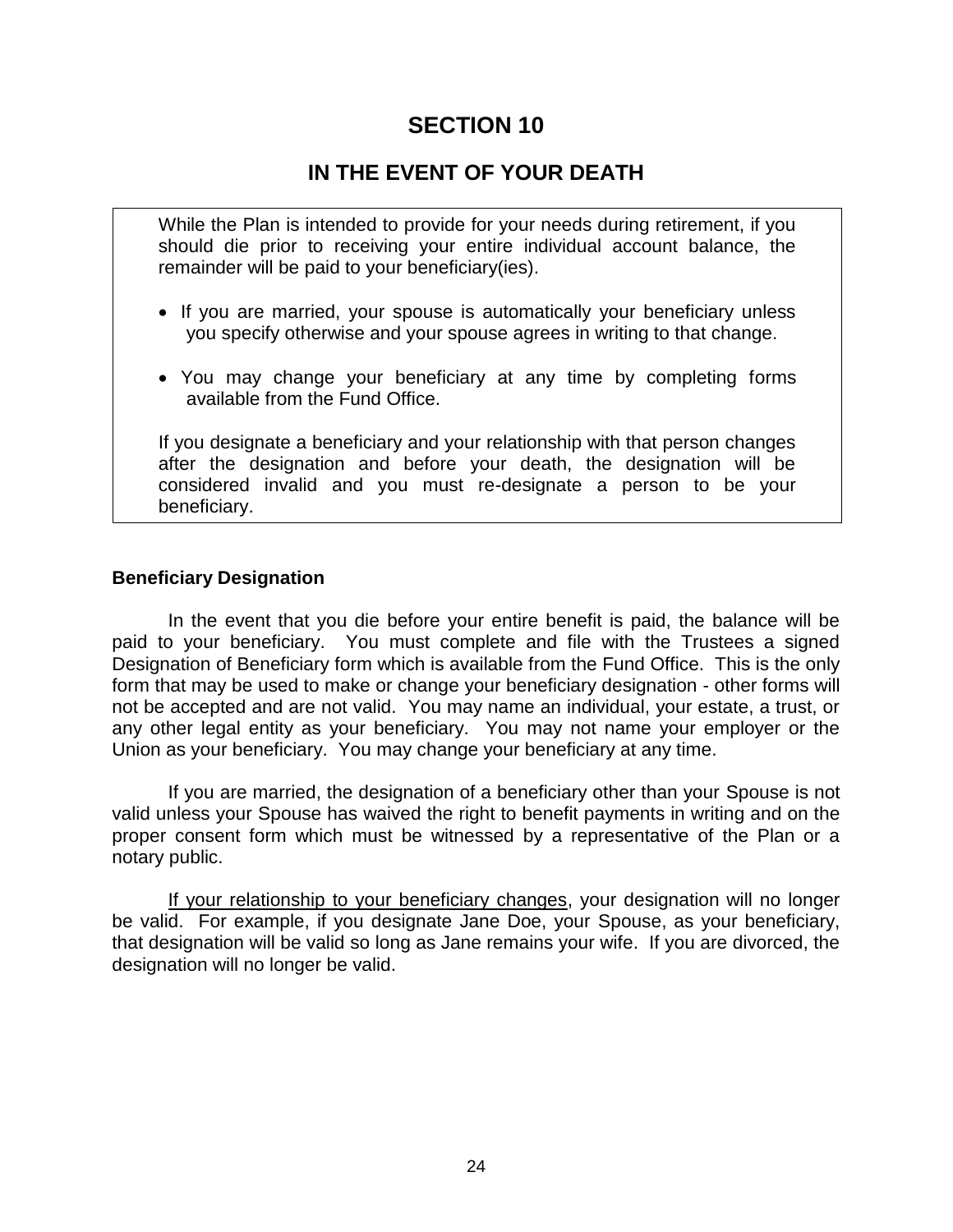If there is no valid beneficiary designation, or if your beneficiary dies before you your benefit will be paid equally to the first surviving member(s) of the following classes of people:

- Your Spouse
- Your children
- Your parents
- Your brothers and sisters
- Your estate

### **Changing Your Beneficiary Designation**

You can change the beneficiary at any time by completing a Change of Beneficiary form provided by the Fund Office. Your spouse must agree in writing to a change of beneficiary to someone other than the spouse.

### **Pre-Retirement Death Benefit**

In the event of your death prior to your retirement and before you begin receiving benefits under the Plan, your spouse will be entitled to a death benefit. The normal pre-retirement death benefit under the Plan is a pre-retirement survivor annuity which will be purchased from an insurance company. Your spouse may elect a starting date for the annuity. If none is elected, payment will commence in the month following the month in which you would have reached age 62.

Upon election by the spouse, benefits can be paid in a lump sum disbursement, periodic installments, in an annuity form, or be rolled over to an eligible retirement plan. The spouse should contact the Fund Office for details and the proper election forms.

If you were not married at the time of your death, or if your spouse waived his or her right to receive the pre-retirement survivor annuity, the balance of your individual account will be paid to your designated beneficiary in a lump sum disbursement, periodic installments or in an annuity form, pursuant to forms of benefits discussed earlier. Alternatively, your non-spouse beneficiary has the option to receive their distribution in the form of a direct rollover to an IRA established exclusively to receive such rollover. Such payments must be completed by December 31 of the fifth calendar year coincident with or following the death of the participant.

### **Required Distributions at Age 70½**

If your surviving spouse is your sole designated beneficiary, and if your surviving spouse does not elect to receive a distribution sooner, then distributions will be made to your spouse beginning December 31 of the calendar year in which you died or of the calendar year in which you would have reached at age 70½, if later.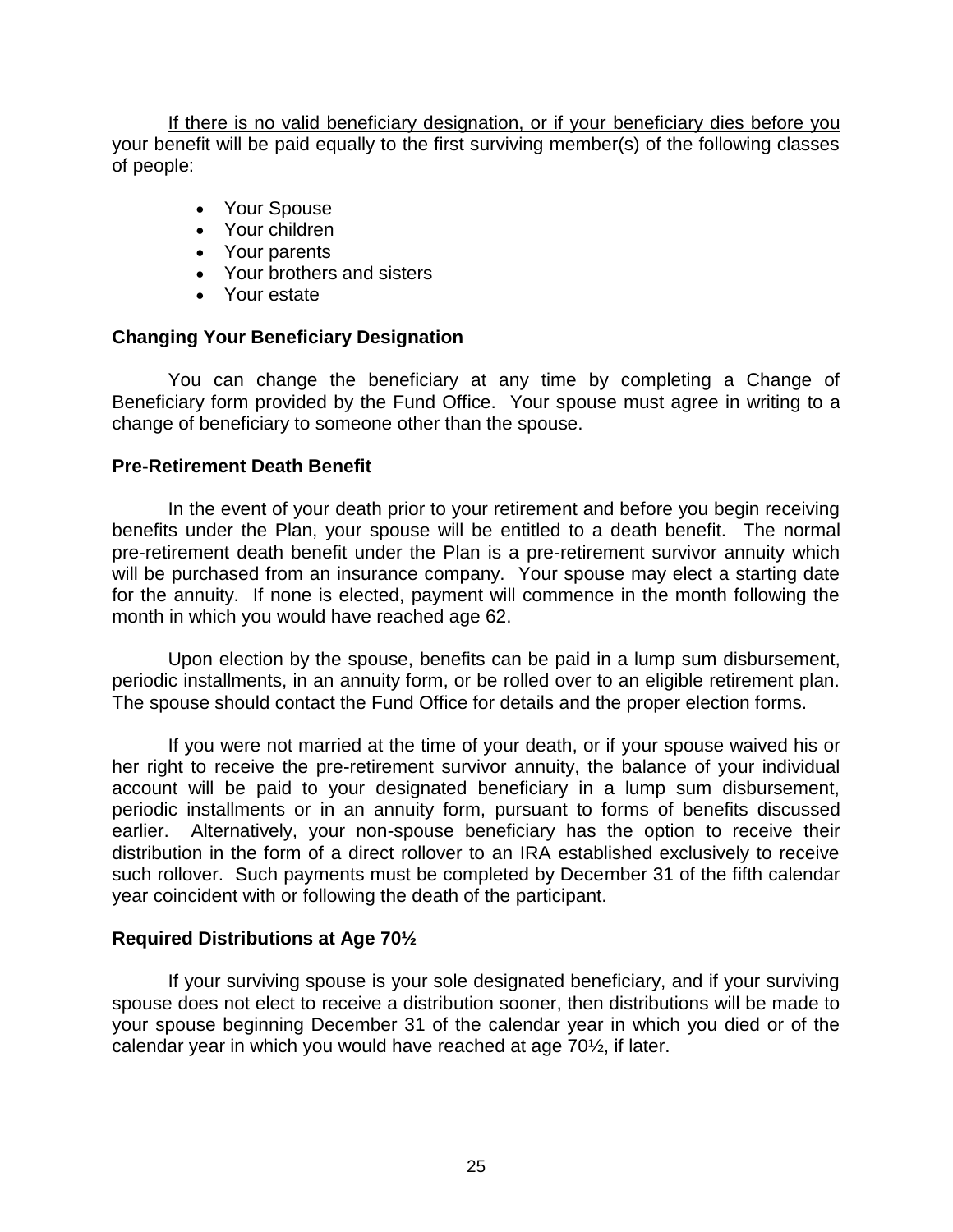### **Post-Retirement Death Benefit**

The spouse of a married participant who was receiving a joint and 50% survivor annuity, or had elected instead to receive a Qualified Optional Survivor Annuity (QOSA), will receive annuity payments for the remainder of his or her life. If payment was being made in any other form, the participant's beneficiary will receive the remaining amount in the participant's individual account. Such payments must be made at least as rapidly as they were being made at the time of the participant's death.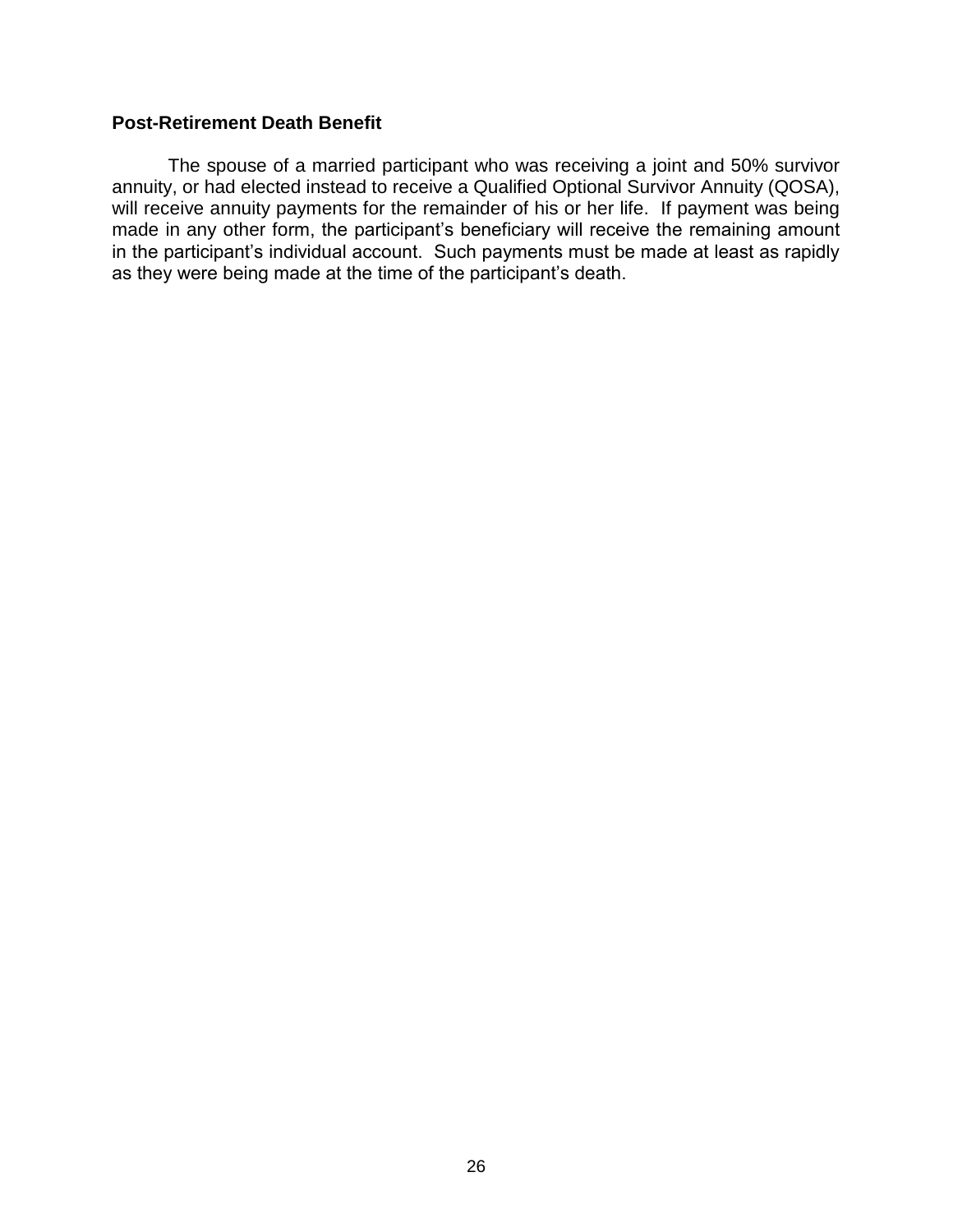# **PAYING TAXES ON YOUR BENEFITS**

Your individual account in the Plan grows on a tax-deferred basis until you receive a distribution. This means you pay no taxes on contributions made on your behalf or on investment earnings until a distribution is made.

When you receive a distribution, federal tax laws may require that the Plan withhold a portion of your benefit amount to pay a portion of the taxes that are due. In addition, if you receive a distribution prior to age 59½ and are not disabled at the time, you may be responsible for self-reporting that early distribution and paying an additional 10% tax to the IRS as a penalty due to the early distribution.

You should always consult with a professional tax adviser before you request a distribution from the Plan.

#### **Taxation of Distributions from the Plan**

Whenever you receive a distribution from the Plan, it will normally be subject to taxation as ordinary income. When you receive a distribution, the Plan Administrator will deliver to you an explanation of withholding and rollover options on your distribution. You should, however, consult a qualified tax advisor before making your choice.

With certain types of distributions (generally lump sum payments and those distributions expected to take less than ten years), the Plan Administrator is required to withhold 20% of the benefit amount for the payment of federal taxes. This amount is paid to the IRS (just like your employer pays taxes withheld from your wages) and is a credit when you calculate your income tax due. In some situations, the Administrator may also be required to withhold state income taxes.

#### **10% Excise Tax for Certain Early Withdrawals**

If you receive a distribution from the Plan prior to reaching age 59½, and you are not disabled, you may be required to report this to the IRS as an early withdrawal of your retirement benefit and pay a 10% penalty or excise tax. This payment is in addition to the regular income taxes you pay on benefits you receive. However, under certain circumstances, you may take an early retirement pension upon attaining age 55 if you meet the requirements for such a distribution, and not be subject to the 10% excise tax.

You should consult a professional tax adviser before you request a distribution of this type.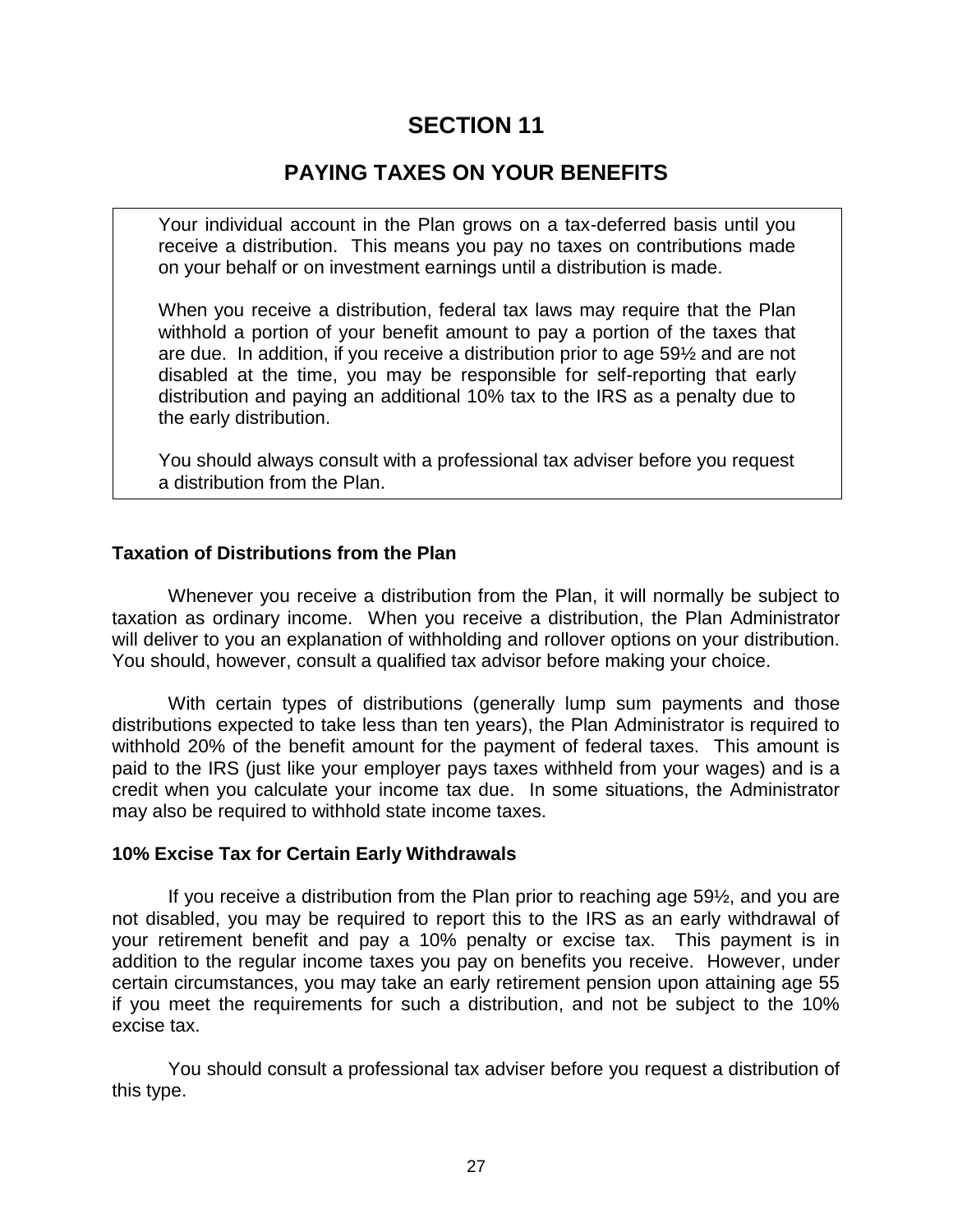# **YOUR RIGHTS UNDER ERISA**

The Plan operations are governed by federal law. One of those laws, known as ERISA, provides participants and their beneficiaries with specific rights regarding the benefits they earn in the Plan. This section of the booklet describes some of those rights and the methods you may use to enforce them, if necessary.

As a participant in the Sheet Metal Local 10 Supplemental Retirement Plan, you are entitled to certain rights and protections under the Employee Retirement Income Security Act of 1974 (ERISA). ERISA provides that all plan Participants shall be entitled to:

### **Receive Information About Your Plan and Benefits**

- Examine, without charge, at the Fund Office and at other specified locations, such as worksites and union halls, all documents governing the plan, including insurance contracts and collective bargaining agreements, and a copy of the latest annual report (Form 5500 Series) filed by the plan with the U.S. Department of Labor and available at the Public Disclosure Room of the Employee Benefit Security Administration.
- Obtain, upon written request to the Plan Administrator, copies of documents governing the operation of the plan, including insurance contracts and collective bargaining agreements, and copies of the latest annual report (Form 5500 Series) and updated summary plan description. The Plan Administrator may apply a reasonable charge for the copies.
- Receive a summary of the plan's annual financial report. The Plan Administrator is required by law to furnish each Participant with a copy of this summary annual report.
- Obtain a statement telling you whether you have a right to receive a pension at normal retirement age (age 62) and if so, what your benefits would be at normal retirement age if you stop working under the plan now. If you do not have a right to a pension, the statement will tell you how many more years you have to work to get a right to a pension. This statement must be requested in writing and is not required to be given more than once every twelve (12) months. The Plan must provide the statement free of charge.